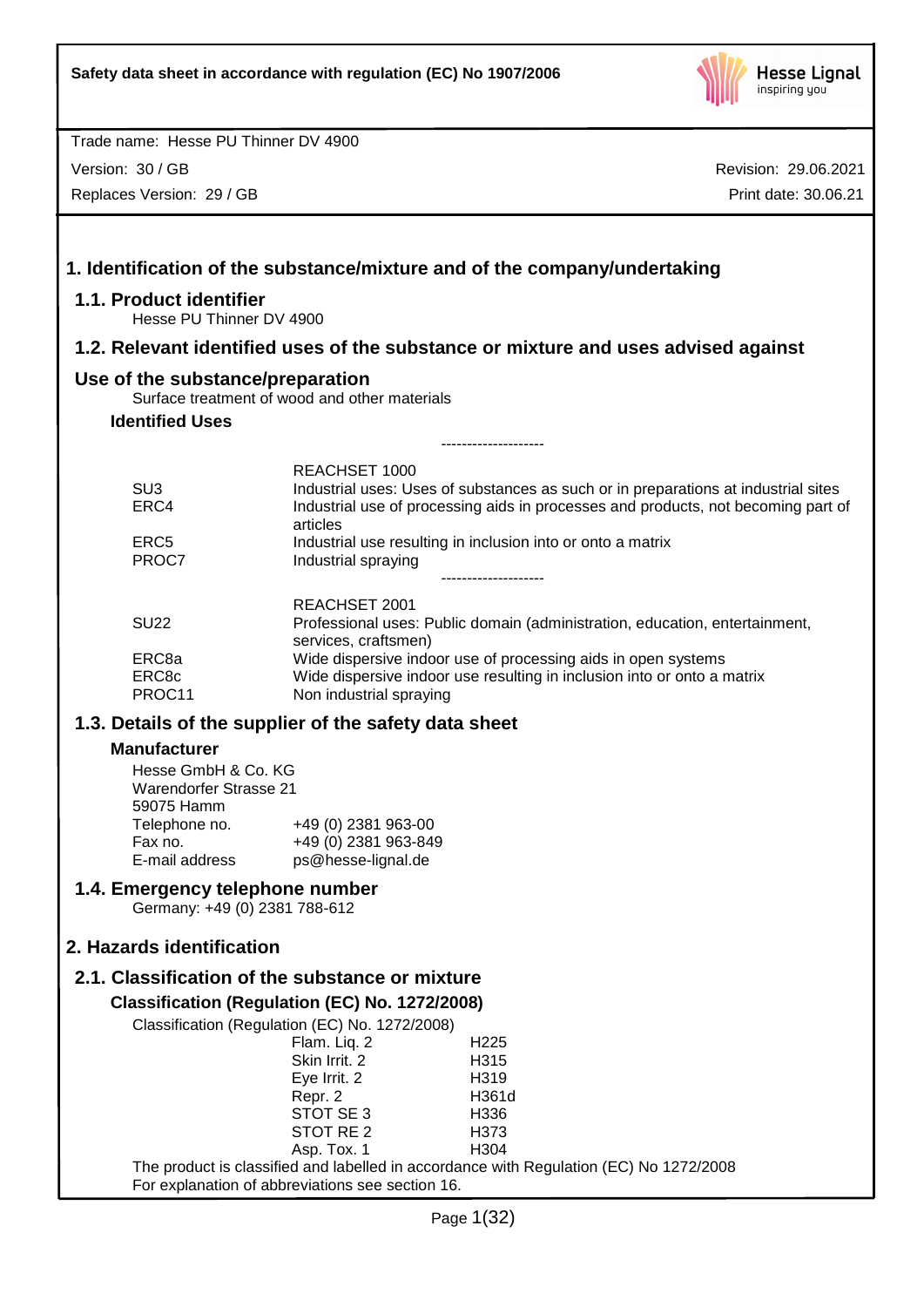

Trade name: Hesse PU Thinner DV 4900 Version: 30 / GB Replaces Version: 29 / GB

Revision: 29.06.2021 Print date: 30.06.21

## **2.2. Label elements**

## **Labelling according to regulation (EC) No 1272/2008**

**Hazard pictograms**



**Signal word**

Danger

#### **Hazard statements**

| H <sub>225</sub> | Highly flammable liquid and vapour.                                |
|------------------|--------------------------------------------------------------------|
| H315             | Causes skin irritation.                                            |
| H319             | Causes serious eye irritation.                                     |
| H361d            | Suspected of damaging the unborn child.                            |
| H336             | May cause drowsiness or dizziness.                                 |
| H373             | May cause damage to organs through prolonged or repeated exposure. |
| H304             | May be fatal if swallowed and enters airways.                      |
|                  |                                                                    |

**Precautionary statements**

| P <sub>210</sub>  | Keep away from heat, hot surfaces, sparks, open flames and other ignition<br>sources. No smoking.                                   |
|-------------------|-------------------------------------------------------------------------------------------------------------------------------------|
| P <sub>260</sub>  | Do not breathe dust/fume/gas/mist/vapours/spray.                                                                                    |
| P <sub>280</sub>  | Wear protective gloves/protective clothing/eye protection/face protection.                                                          |
| P304+P340         | IF INHALED: Remove person to fresh air and keep comfortable for breathing.                                                          |
| P305+P351+P338    | IF IN EYES: Rinse cautiously with water for several minutes. Remove contact<br>lenses, if present and easy to do. Continue rinsing. |
| P308+P313<br>P331 | IF exposed or concerned: Get medical advice/attention.<br>Do NOT induce vomiting.                                                   |

#### **Hazardous component(s) to be indicated on label (Regulation (EC) No. 1272/2008)**

contains toluene; acetone; n-butyl acetate; xylene

## **2.3. Other hazards**

This mixture contains no substance considered to be persistent, bioaccumulating nor toxic (PBT). This mixture contains no substance considered to be very persistent nor very bioaccumulating (vPvB) (if not listed in Section 3).

## **3. Composition/information on ingredients**

#### **Hazardous ingredients**

| acetone                                        |                  |    |                   |    |                |
|------------------------------------------------|------------------|----|-------------------|----|----------------|
| CAS No.                                        | 67-64-1          |    |                   |    |                |
| EINECS no.                                     | 200-662-2        |    |                   |    |                |
| Registration no.                               | 01-2119471330-49 |    |                   |    |                |
| Concentration                                  | $>=$             | 25 | <                 | 50 | ℅              |
| Classification (Regulation (EC) No. 1272/2008) |                  |    |                   |    |                |
|                                                | Flam. Liq. 2     |    | H <sub>225</sub>  |    |                |
|                                                | Eye Irrit. 2     |    | H <sub>3</sub> 19 |    |                |
|                                                | STOT SE 3        |    | H336              |    | Nervous system |
|                                                |                  |    | <b>EUH066</b>     |    |                |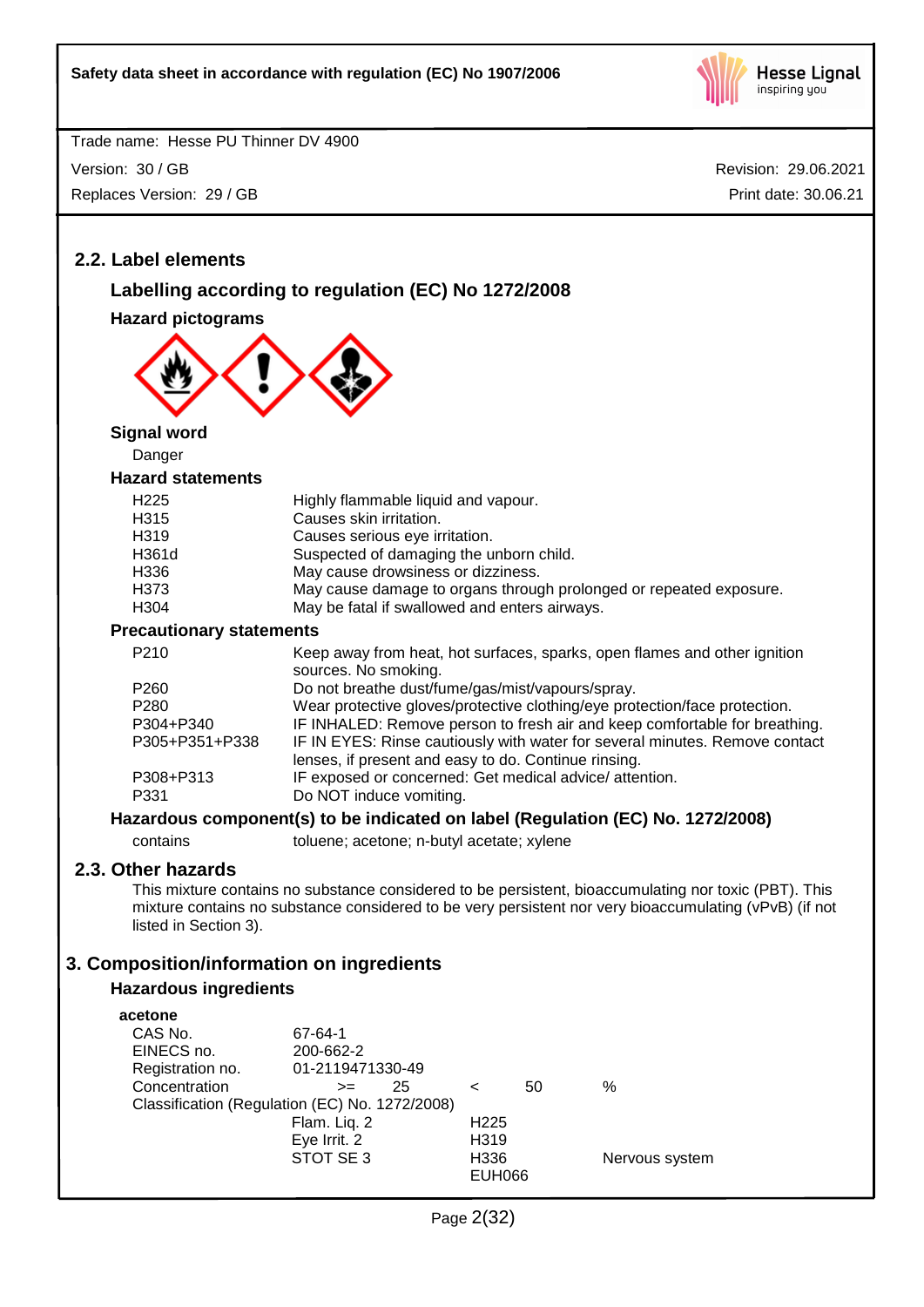

| Trade name: Hesse PU Thinner DV 4900                                          |                  |    |                                                     |  |  |
|-------------------------------------------------------------------------------|------------------|----|-----------------------------------------------------|--|--|
| Version: 30 / GB                                                              |                  |    | Revision: 29.06.2021                                |  |  |
| Replaces Version: 29 / GB                                                     |                  |    | Print date: 30.06.21                                |  |  |
|                                                                               |                  |    |                                                     |  |  |
|                                                                               |                  |    |                                                     |  |  |
| n-butyl acetate                                                               |                  |    |                                                     |  |  |
| CAS No.<br>123-86-4                                                           |                  |    |                                                     |  |  |
| EINECS no.<br>204-658-1                                                       |                  |    |                                                     |  |  |
| Registration no.<br>01-2119485493-29                                          |                  |    |                                                     |  |  |
| Concentration<br>25<br>$>=$<br>Classification (Regulation (EC) No. 1272/2008) | $\prec$          | 50 | %                                                   |  |  |
| Flam. Liq. 3                                                                  | H <sub>226</sub> |    |                                                     |  |  |
| STOT SE 3                                                                     | H336             |    | Nervous system                                      |  |  |
|                                                                               | <b>EUH066</b>    |    |                                                     |  |  |
| toluene                                                                       |                  |    |                                                     |  |  |
| CAS No.<br>108-88-3                                                           |                  |    |                                                     |  |  |
| EINECS no.<br>203-625-9                                                       |                  |    |                                                     |  |  |
| Registration no.<br>01-2119471310-51<br>Concentration                         |                  | 20 | %                                                   |  |  |
| 10<br>$>=$<br>Classification (Regulation (EC) No. 1272/2008)                  | $\prec$          |    |                                                     |  |  |
| Flam. Liq. 2                                                                  | H <sub>225</sub> |    |                                                     |  |  |
| Repr. 2                                                                       | H361d            |    |                                                     |  |  |
| Asp. Tox. 1<br>STOT RE <sub>2</sub>                                           | H304<br>H373     |    |                                                     |  |  |
| Skin Irrit. 2                                                                 | H315             |    |                                                     |  |  |
| STOT SE 3                                                                     | H336             |    | Nervous system                                      |  |  |
|                                                                               |                  |    |                                                     |  |  |
| xylene<br>CAS No.<br>1330-20-7                                                |                  |    |                                                     |  |  |
| EINECS no.<br>215-535-7                                                       |                  |    |                                                     |  |  |
| Registration no.<br>01-2119488216-32                                          |                  |    |                                                     |  |  |
| Concentration<br>10<br>$>=$<br>Classification (Regulation (EC) No. 1272/2008) | $\,<\,$          | 20 | $\%$                                                |  |  |
| Flam. Liq. 3                                                                  | H <sub>226</sub> |    |                                                     |  |  |
| Acute Tox. 4                                                                  | H332             |    | Route of exposure: Inhalation                       |  |  |
| Acute Tox. 4                                                                  | H312             |    | exposure<br>Route of exposure: Dermal               |  |  |
|                                                                               |                  |    | exposure                                            |  |  |
| Skin Irrit. 2                                                                 | H315             |    |                                                     |  |  |
| Asp. Tox. 1<br>STOT SE 3                                                      | H304             |    |                                                     |  |  |
|                                                                               | H335             |    | Respiratory tract; Route of<br>exposure: inhalative |  |  |
| Eye Irrit. 2                                                                  | H319             |    |                                                     |  |  |
|                                                                               |                  |    |                                                     |  |  |
| ethylbenzene<br>CAS No.<br>$100 - 41 - 4$                                     |                  |    |                                                     |  |  |
| EINECS no.<br>202-849-4                                                       |                  |    |                                                     |  |  |
| Registration no.<br>01-2119489370-35                                          |                  |    |                                                     |  |  |
| Concentration<br>1<br>$>=$                                                    | $\,<\,$          | 9  | %                                                   |  |  |
| Classification (Regulation (EC) No. 1272/2008)<br>Flam. Liq. 2                | H <sub>225</sub> |    |                                                     |  |  |
| Acute Tox. 4                                                                  | H332             |    | Route of exposure: Inhalation                       |  |  |
|                                                                               |                  |    | exposure                                            |  |  |
| STOT RE 2<br>Asp. Tox. 1                                                      | H373<br>H304     |    | Ear                                                 |  |  |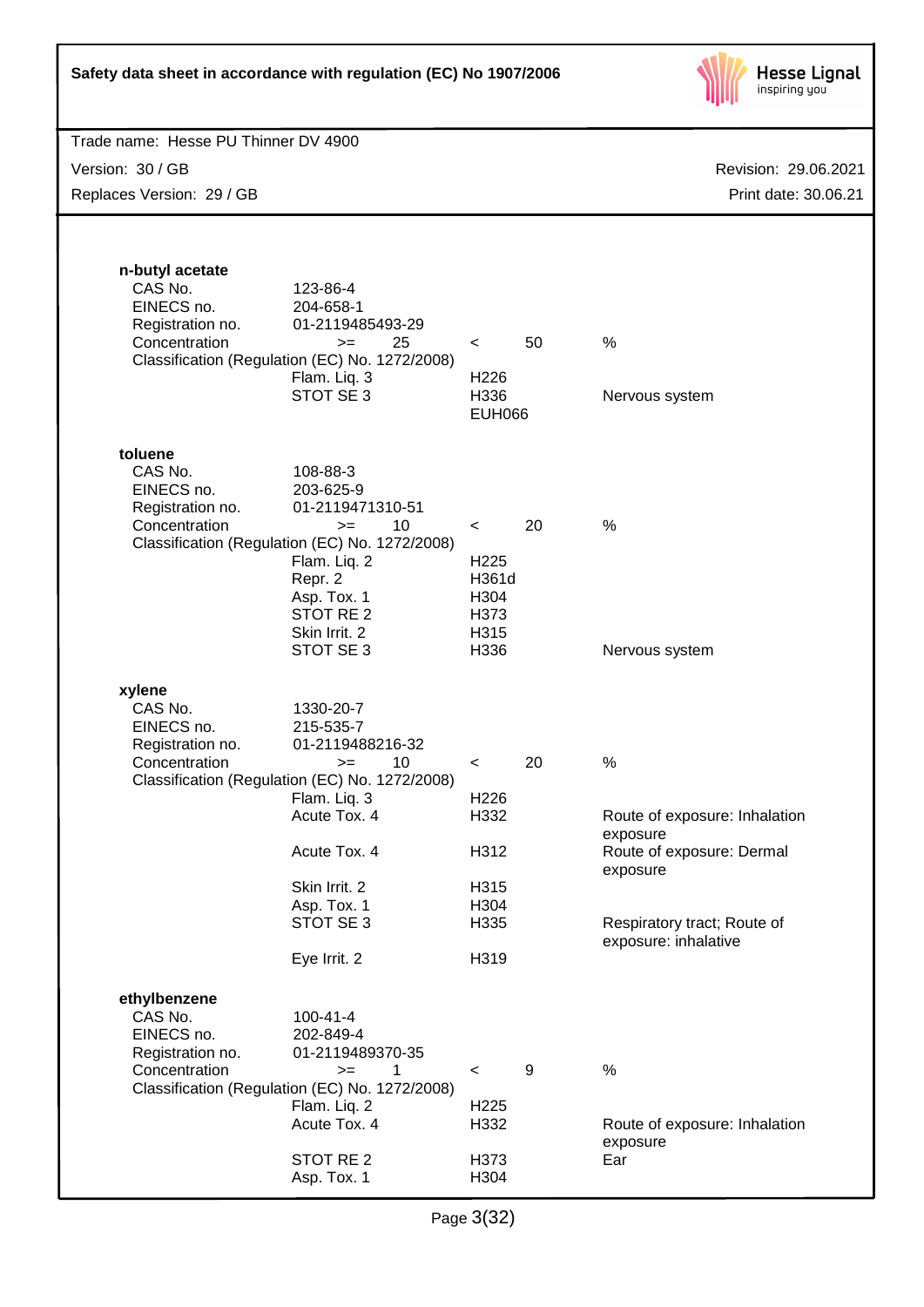

Version: 30 / GB

Replaces Version: 29 / GB

Revision: 29.06.2021 Print date: 30.06.21

#### **Note**

For explanation of abbreviations see section 16. This product does not contain substances of very high concern (Regulation (EC) No 1907/2006 (REACH), Article 57) (if not listed in Section 3).

## **4. First aid measures**

## **4.1. Description of first aid measures**

#### **General information**

In all cases of doubt, or when symptoms persist, seek medical attention. If unconscious place in recovery position and seek medical advice. First aider: Pay attention to self-protection! Remove affected person from danger area, lay him down.

#### **After inhalation**

In case of accident by inhalation: remove casualty to fresh air and keep at rest. Keep warm, calm and covered up. In all cases of doubt, or when symptoms persist, seek medical attention.

#### **After skin contact**

Wash off immediately with soap and water. Do NOT use solvents or thinners. Consult a doctor if skin irritation persists.

#### **After eye contact**

Remove contact lenses, irrigate copiously with clean, fresh water, holding the eyelids apart for at least 10 minutes and seek immediate medical advice. Take medical treatment.

#### **After ingestion**

Do not induce vomiting. Take medical treatment.

#### **4.2. Most important symptoms and effects, both acute and delayed**

Symptoms and signs include headache, dizziness, fatigue, muscular weakness, drowsiness and in extreme cases, loss of consciousness. High concentration of vapours may cause irritation to eyes and respiratory system and produce narcotic effects.

## **4.3. Indication of any immediate medical attention and special treatment needed**

## **Hints for the physician / treatment**

Treat symptomatically.

## **5. Firefighting measures**

## **5.1. Extinguishing media**

#### **Suitable extinguishing media**

Recommended: alcohol resistant foam, CO2, powders, water spray/mist

#### **Non suitable extinguishing media**

Do not use a solid water stream as it may scatter and spread fire.

## **5.2. Special hazards arising from the substance or mixture**

Fire will produce dense black smoke. In a fire, hazardous decomposition products may be produced. Exposure to decomposition products may cause a health hazard. Vapours can form an explosive mixture with air.

## **5.3. Advice for firefighters**

## **Special protective equipment for fire-fighting**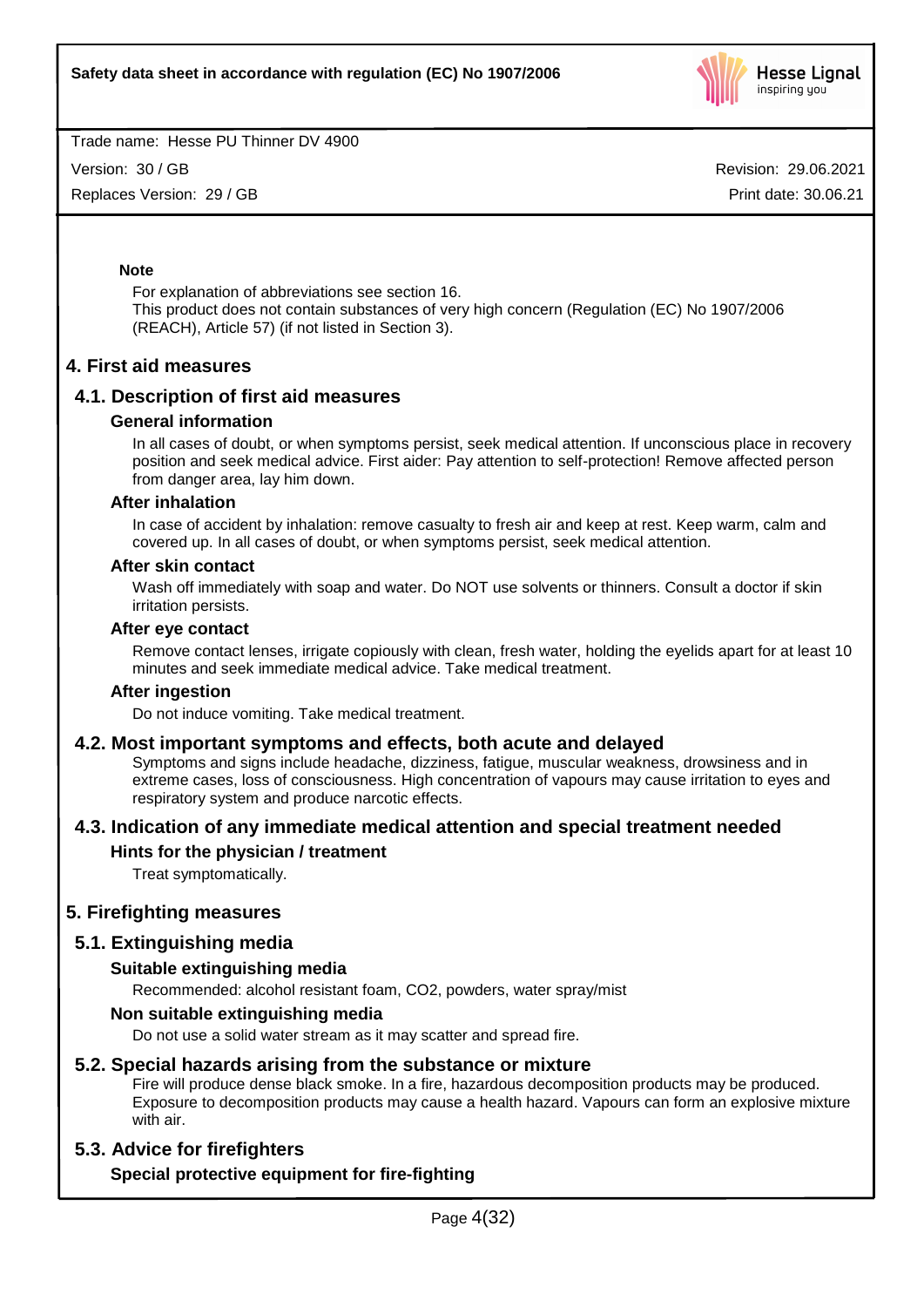

Version: 30 / GB

Replaces Version: 29 / GB

Revision: 29.06.2021 Print date: 30.06.21

In case of combustion evolution of dangerous gases possible. Use self-contained breathing apparatus.

#### **Other information**

Do not allow run-off from fire fighting to enter drains or water courses. Cool closed containers exposed to fire with water. Standard procedure for chemical fires.

## **6. Accidental release measures**

## **6.1. Personal precautions, protective equipment and emergency procedures**

Eliminate all ignition sources if safe to do so. Ensure adequate ventilation. Do not inhale vapours. Do not inhale gases. Do not inhale mist.

## **6.2. Environmental precautions**

Do not allow to enter drains or waterways. Do not allow to enter soil, waterways or waste water canal. In case of gas escape or of entry into waterways, soil or drains, inform the responsible authorities.

## **6.3. Methods and material for containment and cleaning up**

Contain and collect spillage with non-combustible absorbent materials, e.g. sand, earth, vermiculite, diatomaceous earth and place in container for disposal according to local regulations (see section 13). Clean contaminated floors and objects thoroughly with water and detergents, observing environmental regulations. Do NOT use solvents or thinners. Send in suitable containers for recovery or disposal.

## **6.4. Reference to other sections**

Refer to protective measures listed in Sections 7 and 8.

## **7. Handling and storage**

## **7.1. Precautions for safe handling**

#### **Advice on safe handling**

Prevent the creation of flammable or explosive concentrations of vapour in air and avoid vapour concentration higher than the occupational exposure limits. Keep container tightly closed and dry in a cool, well-ventilated place. Use only with adequate ventilation/personal protection. Ensure adequate ventilation. Provide for sufficient ventilation. This can be achieved by local exhaust or general exhaust air collection. Wear a suitable respirator if the ventilation is not sufficient to keep the solvent vapour concentration below the occupational limit values. Avoid contact with skin and eyes. Avoid inhalation of vapour and spray mist. Do no eat, drink or smoke when using this product. Use personal protective clothing. For personal protection see Section 8.

#### **Advice on protection against fire and explosion**

Vapours can form an explosive mixture with air. Vapours are heavier than air and may spread along floors. In addition, the product should only be used in areas from which all naked lights and other sources of ignition have been excluded. Mixture may charge electrostatically: always use earthing leads when transferring from one container to another. Take measures to prevent the build up of electrostatic charge. Wear shoes with conductive soles. No sparking tools should be used. Fight fire with normal precautions from a reasonable distance.

## **7.2. Conditions for safe storage, including any incompatibilities**

#### **Requirements for storage rooms and vessels**

Provide solvent-resistant and impermeable floor. Containers which are opened must be carefully resealed and kept upright to prevent leakage.

#### **Hints on storage assembly**

Store away from oxidising agents, from strongly alkaline and strongly acid materials.

#### **Storage classes**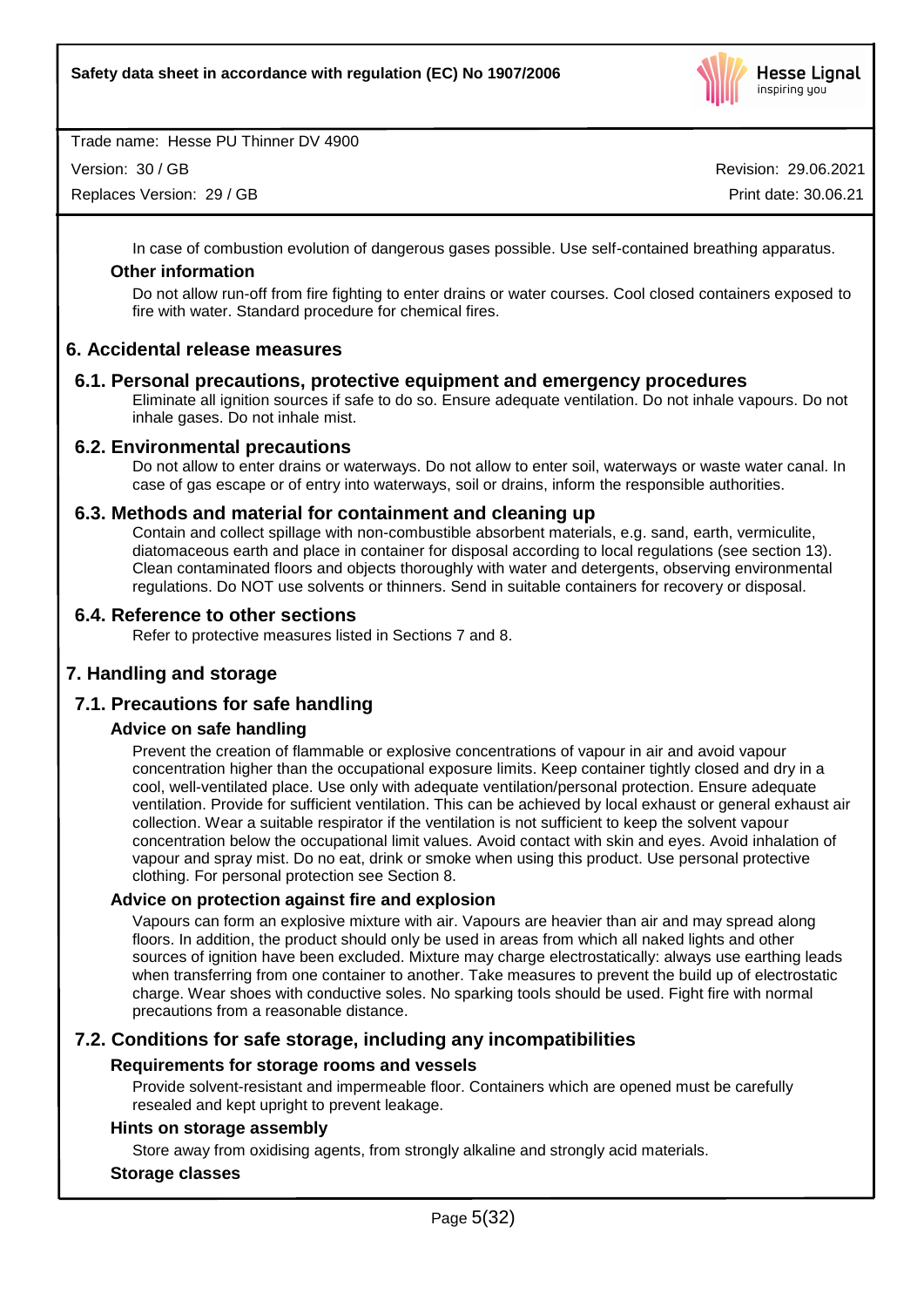| Safety data sheet in accordance with regulation (EC) No 1907/2006                                                                                                                                                                                        |                     |                                        |                  |                  | <b>Hesse Lignal</b><br>inspiring you |
|----------------------------------------------------------------------------------------------------------------------------------------------------------------------------------------------------------------------------------------------------------|---------------------|----------------------------------------|------------------|------------------|--------------------------------------|
| Trade name: Hesse PU Thinner DV 4900                                                                                                                                                                                                                     |                     |                                        |                  |                  |                                      |
| Version: 30 / GB                                                                                                                                                                                                                                         |                     |                                        |                  |                  |                                      |
|                                                                                                                                                                                                                                                          |                     |                                        |                  |                  | Revision: 29.06.2021                 |
| Replaces Version: 29 / GB                                                                                                                                                                                                                                |                     |                                        |                  |                  | Print date: 30.06.21                 |
| Storage class according to TRGS 510<br><b>Further information on storage conditions</b><br>Keep away from heat. Protect from sunlight. Keep away from sources of ignition - No smoking. Store in<br>accordance with the particular national regulations. |                     | 3                                      | Flammable liquid |                  |                                      |
| 7.3. Specific end use(s)<br>See exposure scenario, if available.                                                                                                                                                                                         |                     |                                        |                  |                  |                                      |
| 8. Exposure controls/personal protection                                                                                                                                                                                                                 |                     |                                        |                  |                  |                                      |
| 8.1. Control parameters                                                                                                                                                                                                                                  |                     |                                        |                  |                  |                                      |
| <b>Exposure limit values</b>                                                                                                                                                                                                                             |                     |                                        |                  |                  |                                      |
| acetone                                                                                                                                                                                                                                                  |                     |                                        |                  |                  |                                      |
| List                                                                                                                                                                                                                                                     |                     | Directive 2017/164 EG                  |                  |                  |                                      |
| Value                                                                                                                                                                                                                                                    | 1210                | mg/m <sup>3</sup>                      | 500              | ppm(V)           |                                      |
| Status: 12/2009                                                                                                                                                                                                                                          |                     |                                        |                  |                  |                                      |
| acetone                                                                                                                                                                                                                                                  |                     |                                        |                  |                  |                                      |
| List<br>Value                                                                                                                                                                                                                                            | <b>EH40</b><br>1210 | mg/m <sup>3</sup>                      | 500              | ppm(V)           |                                      |
| Short term exposure limit<br>Status: 01/2020                                                                                                                                                                                                             | 3620                | mg/m <sup>3</sup>                      | 1500             | ppm(V)           |                                      |
| n-butyl acetate                                                                                                                                                                                                                                          |                     |                                        |                  |                  |                                      |
| List                                                                                                                                                                                                                                                     | EH40                |                                        |                  |                  |                                      |
| Value                                                                                                                                                                                                                                                    | 724                 | mg/m <sup>3</sup>                      | 150              | ppm(V)           |                                      |
| Short term exposure limit<br>Status: 01/2020                                                                                                                                                                                                             | 966                 | mg/m <sup>3</sup>                      | 200              | ppm(V)           |                                      |
| n-butyl acetate                                                                                                                                                                                                                                          |                     |                                        |                  |                  |                                      |
| List                                                                                                                                                                                                                                                     |                     | Directive 2017/164 EG                  |                  |                  |                                      |
| Value                                                                                                                                                                                                                                                    | 241<br>723          | mg/m <sup>3</sup>                      | 50               | ppm(V)           |                                      |
| Short term exposure limit<br>Status: 10/2019                                                                                                                                                                                                             |                     | mg/m <sup>3</sup>                      | 150              | ppm(V)           |                                      |
| toluene                                                                                                                                                                                                                                                  |                     |                                        |                  |                  |                                      |
| List                                                                                                                                                                                                                                                     | <b>EH40</b>         |                                        |                  |                  |                                      |
| Value                                                                                                                                                                                                                                                    | 191<br>384          | mg/m <sup>3</sup>                      | 50<br>100        | ppm(V)           |                                      |
| Short term exposure limit<br>Skin resorption / sensibilisation: Sk; Status: 01/2020                                                                                                                                                                      |                     | mg/m <sup>3</sup>                      |                  | ppm(V)           |                                      |
| toluene                                                                                                                                                                                                                                                  |                     |                                        |                  |                  |                                      |
| List                                                                                                                                                                                                                                                     |                     | Directive 2017/164 EG                  |                  |                  |                                      |
| Value                                                                                                                                                                                                                                                    | 192                 | mg/m <sup>3</sup>                      | 50               | ppm(V)           |                                      |
| Short term exposure limit<br>Status: 12/2009                                                                                                                                                                                                             | 384                 | mg/m <sup>3</sup>                      | 100              | ppm(V)           |                                      |
| xylene                                                                                                                                                                                                                                                   |                     |                                        |                  |                  |                                      |
| List                                                                                                                                                                                                                                                     |                     | Directive 2017/164 EG                  |                  |                  |                                      |
| Value                                                                                                                                                                                                                                                    | 221<br>442          | mg/m <sup>3</sup>                      | 50<br>100        | ppm(V)           |                                      |
| Short term exposure limit<br>Skin resorption / sensibilisation: H; Status: 12/2009                                                                                                                                                                       |                     | mg/m <sup>3</sup>                      |                  | ppm(V)           |                                      |
| xylene                                                                                                                                                                                                                                                   |                     |                                        |                  |                  |                                      |
| List                                                                                                                                                                                                                                                     | <b>EH40</b>         |                                        |                  |                  |                                      |
| Value<br>Short term exposure limit                                                                                                                                                                                                                       | 220<br>441          | mg/m <sup>3</sup><br>mg/m <sup>3</sup> | 50<br>100        | ppm(V)<br>ppm(V) |                                      |
|                                                                                                                                                                                                                                                          |                     |                                        |                  |                  |                                      |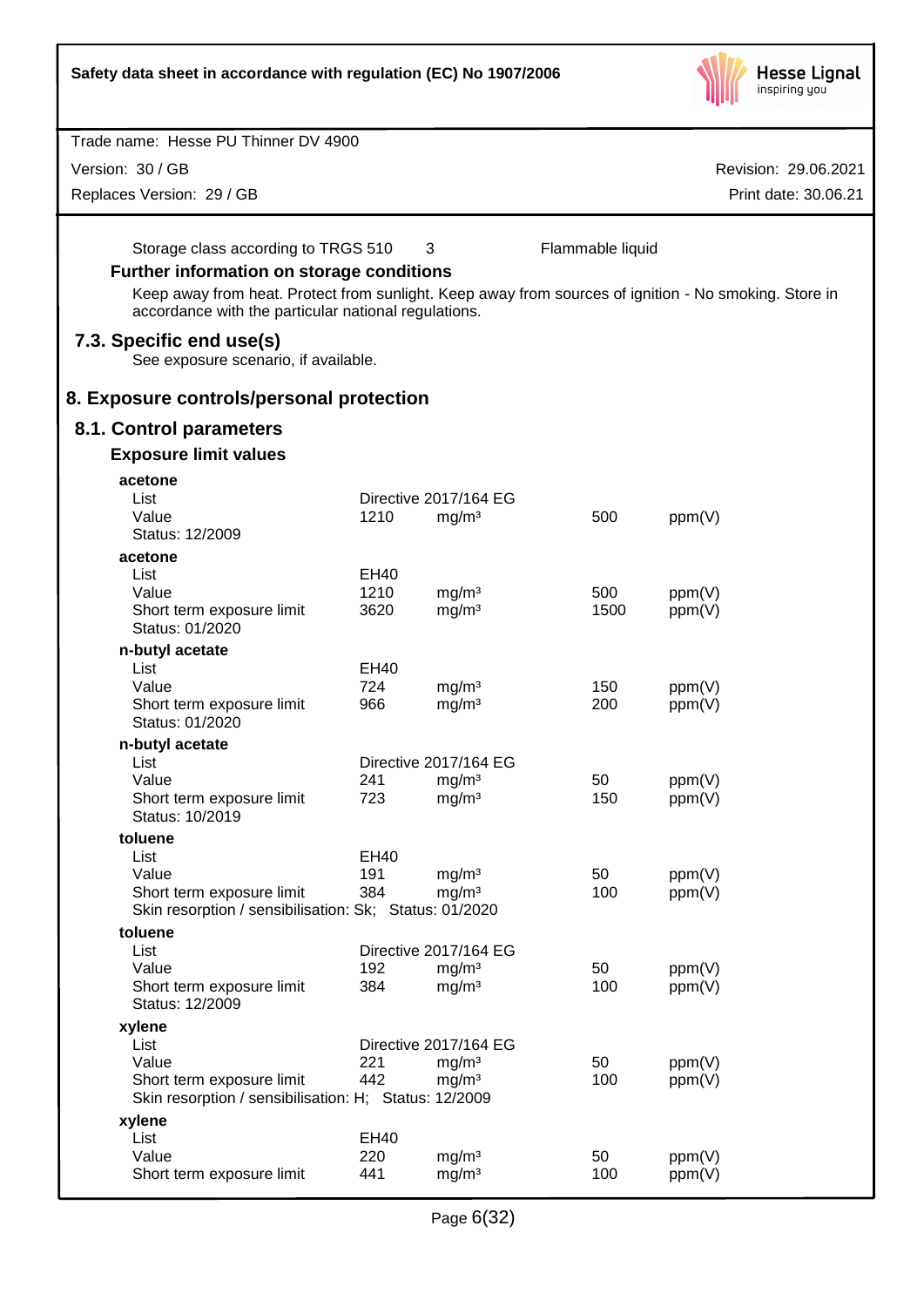

| Trade name: Hesse PU Thinner DV 4900                   |                                |                                        |            |                      |
|--------------------------------------------------------|--------------------------------|----------------------------------------|------------|----------------------|
| Version: 30 / GB                                       |                                |                                        |            | Revision: 29.06.2021 |
| Replaces Version: 29 / GB                              |                                |                                        |            | Print date: 30.06.21 |
|                                                        |                                |                                        |            |                      |
|                                                        |                                |                                        |            |                      |
| Skin resorption / sensibilisation: Sk; Status: 01/2020 |                                |                                        |            |                      |
| ethylbenzene                                           |                                |                                        |            |                      |
| List<br>Value                                          |                                | Directive 2017/164 EG                  |            |                      |
| Short term exposure limit                              | 442<br>884                     | mg/m <sup>3</sup><br>mg/m <sup>3</sup> | 100<br>200 | ppm(V)<br>ppm(V)     |
| Status: 12/2009                                        |                                |                                        |            |                      |
| ethylbenzene                                           |                                |                                        |            |                      |
| List                                                   | EH40                           |                                        |            |                      |
| Value                                                  | 441                            | mg/m <sup>3</sup>                      | 100        | ppm(V)               |
| Short term exposure limit                              | 552                            | mg/m <sup>3</sup>                      | 125        | ppm(V)               |
| Skin resorption / sensibilisation: Sk; Status: 01/2020 |                                |                                        |            |                      |
| <b>Other information</b>                               |                                |                                        |            |                      |
|                                                        |                                |                                        |            |                      |
| <b>Derived No/Minimal Effect Levels (DNEL/DMEL)</b>    |                                |                                        |            |                      |
|                                                        |                                |                                        |            |                      |
| n-butyl acetate<br>Type of value                       |                                | Derived No Effect Level (DNEL)         |            |                      |
| Reference group                                        |                                | Workers (professional)                 |            |                      |
| Duration of exposure                                   | Long-term                      |                                        |            |                      |
| Route of exposure                                      | Dermal exposure                |                                        |            |                      |
| Mode of action                                         | Systemic effects               |                                        |            |                      |
| Concentration                                          | 11                             |                                        |            | mg/kg/d              |
|                                                        |                                |                                        |            |                      |
| Type of value                                          |                                | Derived No Effect Level (DNEL)         |            |                      |
| Reference group                                        |                                | Workers (professional)                 |            |                      |
| Duration of exposure                                   | Short-term                     |                                        |            |                      |
| Route of exposure<br>Mode of action                    | inhalative<br>Systemic effects |                                        |            |                      |
| Concentration                                          |                                | 600                                    |            | mg/m <sup>3</sup>    |
|                                                        |                                |                                        |            |                      |
| Type of value                                          |                                | Derived No Effect Level (DNEL)         |            |                      |
| Reference group                                        |                                | Workers (professional)                 |            |                      |
| Duration of exposure                                   | Short-term                     |                                        |            |                      |
| Route of exposure                                      | inhalative                     |                                        |            |                      |
| Mode of action                                         | Local effects                  |                                        |            |                      |
| Concentration                                          |                                | 600                                    |            | mg/m <sup>3</sup>    |
| Type of value                                          |                                | Derived No Effect Level (DNEL)         |            |                      |
| Reference group                                        |                                | Workers (professional)                 |            |                      |
| Duration of exposure                                   | Long-term                      |                                        |            |                      |
| Route of exposure                                      | inhalative                     |                                        |            |                      |
| Mode of action                                         | Local effects                  |                                        |            |                      |
| Concentration                                          |                                | 300                                    |            | mg/m <sup>3</sup>    |
|                                                        |                                |                                        |            |                      |
| Type of value                                          |                                | Derived No Effect Level (DNEL)         |            |                      |
| Reference group<br>Duration of exposure                | Long-term                      | Workers (professional)                 |            |                      |
| Route of exposure                                      | inhalative                     |                                        |            |                      |
| Mode of action                                         | Systemic effects               |                                        |            |                      |
| Concentration                                          |                                | 300                                    |            | mg/m <sup>3</sup>    |
|                                                        |                                |                                        |            |                      |
| Type of value                                          |                                | Derived No Effect Level (DNEL)         |            |                      |
|                                                        |                                |                                        |            |                      |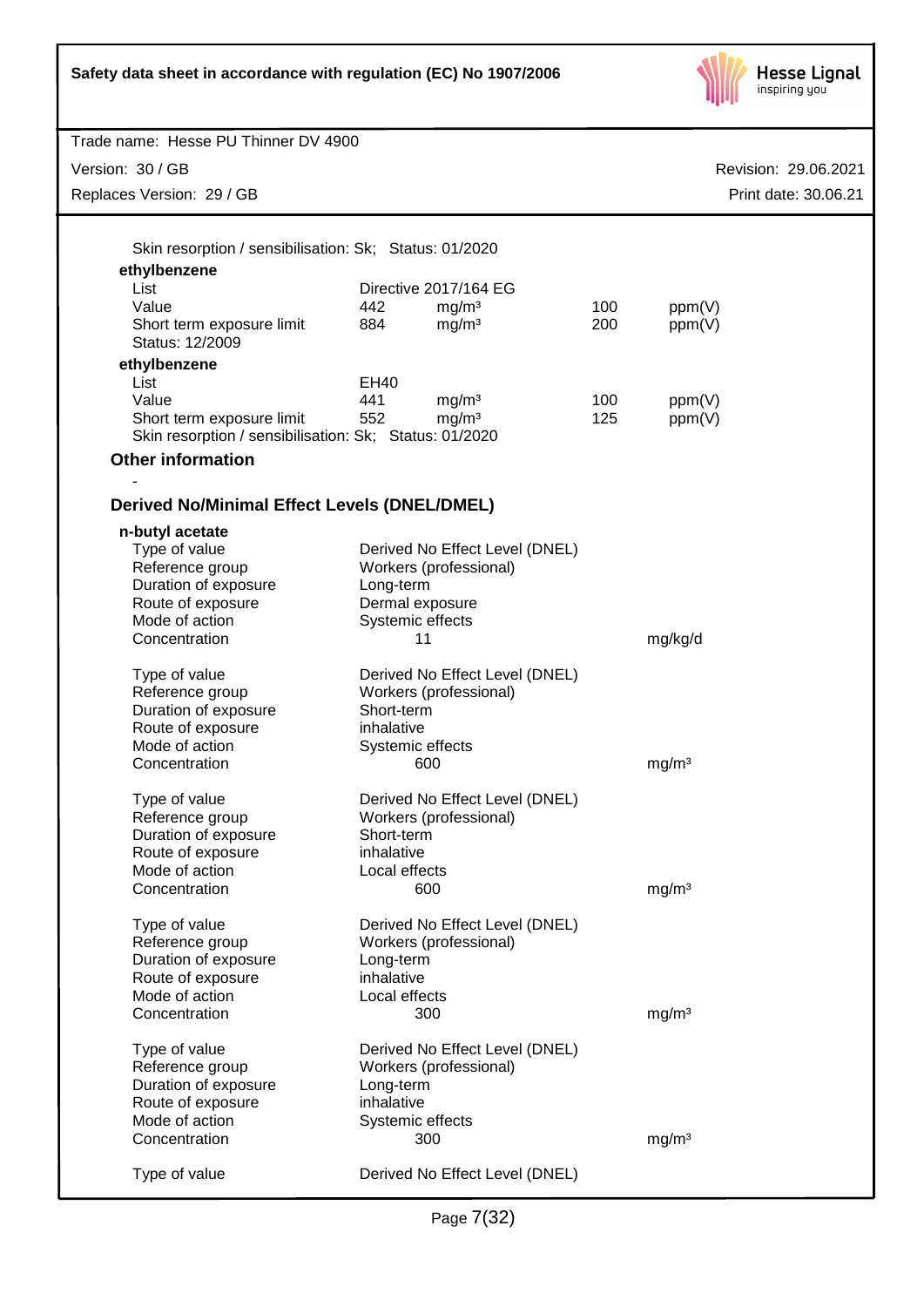

| Trade name: Hesse PU Thinner DV 4900 |                                |                   |                      |
|--------------------------------------|--------------------------------|-------------------|----------------------|
| Version: 30 / GB                     |                                |                   | Revision: 29.06.2021 |
| Replaces Version: 29 / GB            |                                |                   | Print date: 30.06.21 |
|                                      |                                |                   |                      |
| Reference group                      | Consumer                       |                   |                      |
| Duration of exposure                 | Long-term                      |                   |                      |
| Route of exposure                    | Dermal exposure                |                   |                      |
| Mode of action                       | Systemic effects               |                   |                      |
| Concentration                        | 6                              | mg/kg/d           |                      |
| Type of value                        | Derived No Effect Level (DNEL) |                   |                      |
| Reference group                      | Consumer                       |                   |                      |
| Duration of exposure                 | Long-term                      |                   |                      |
| Route of exposure                    | Oral exposure                  |                   |                      |
| Mode of action                       | Systemic effects               |                   |                      |
| Concentration                        | 2                              | mg/kg/d           |                      |
|                                      | Derived No Effect Level (DNEL) |                   |                      |
| Type of value<br>Reference group     | Consumer                       |                   |                      |
|                                      | Short-term                     |                   |                      |
| Duration of exposure                 | inhalative                     |                   |                      |
| Route of exposure<br>Mode of action  |                                |                   |                      |
| Concentration                        | Systemic effects<br>300        |                   |                      |
|                                      |                                | mg/m <sup>3</sup> |                      |
| Type of value                        | Derived No Effect Level (DNEL) |                   |                      |
| Reference group                      | Consumer                       |                   |                      |
| Duration of exposure                 | Short-term                     |                   |                      |
| Route of exposure                    | inhalative                     |                   |                      |
| Mode of action                       | Local effects                  |                   |                      |
| Concentration                        | 300                            | mg/m <sup>3</sup> |                      |
| Type of value                        | Derived No Effect Level (DNEL) |                   |                      |
| Reference group                      | Consumer                       |                   |                      |
| Duration of exposure                 | Long-term                      |                   |                      |
| Route of exposure                    | inhalative                     |                   |                      |
| Mode of action                       | Systemic effects               |                   |                      |
| Concentration                        | 35,7                           | mg/m <sup>3</sup> |                      |
|                                      |                                |                   |                      |
| Type of value                        | Derived No Effect Level (DNEL) |                   |                      |
| Reference group                      | Consumer                       |                   |                      |
| Duration of exposure                 | Long-term                      |                   |                      |
| Route of exposure                    | inhalative                     |                   |                      |
| Mode of action                       | Local effects                  |                   |                      |
| Concentration                        | 35,7                           | mg/m <sup>3</sup> |                      |
| acetone                              |                                |                   |                      |
| Type of value                        | Derived No Effect Level (DNEL) |                   |                      |
| Reference group                      | Workers (professional)         |                   |                      |
| Duration of exposure                 | Long-term                      |                   |                      |
| Route of exposure                    | inhalative                     |                   |                      |
| Mode of action                       | Systemic effects               |                   |                      |
| Concentration                        | 1210                           | mg/m <sup>3</sup> |                      |
|                                      |                                |                   |                      |
| Type of value                        | Derived No Effect Level (DNEL) |                   |                      |
| Reference group                      | Workers (professional)         |                   |                      |
| Duration of exposure                 | Long-term                      |                   |                      |
| Route of exposure                    | Dermal exposure                |                   |                      |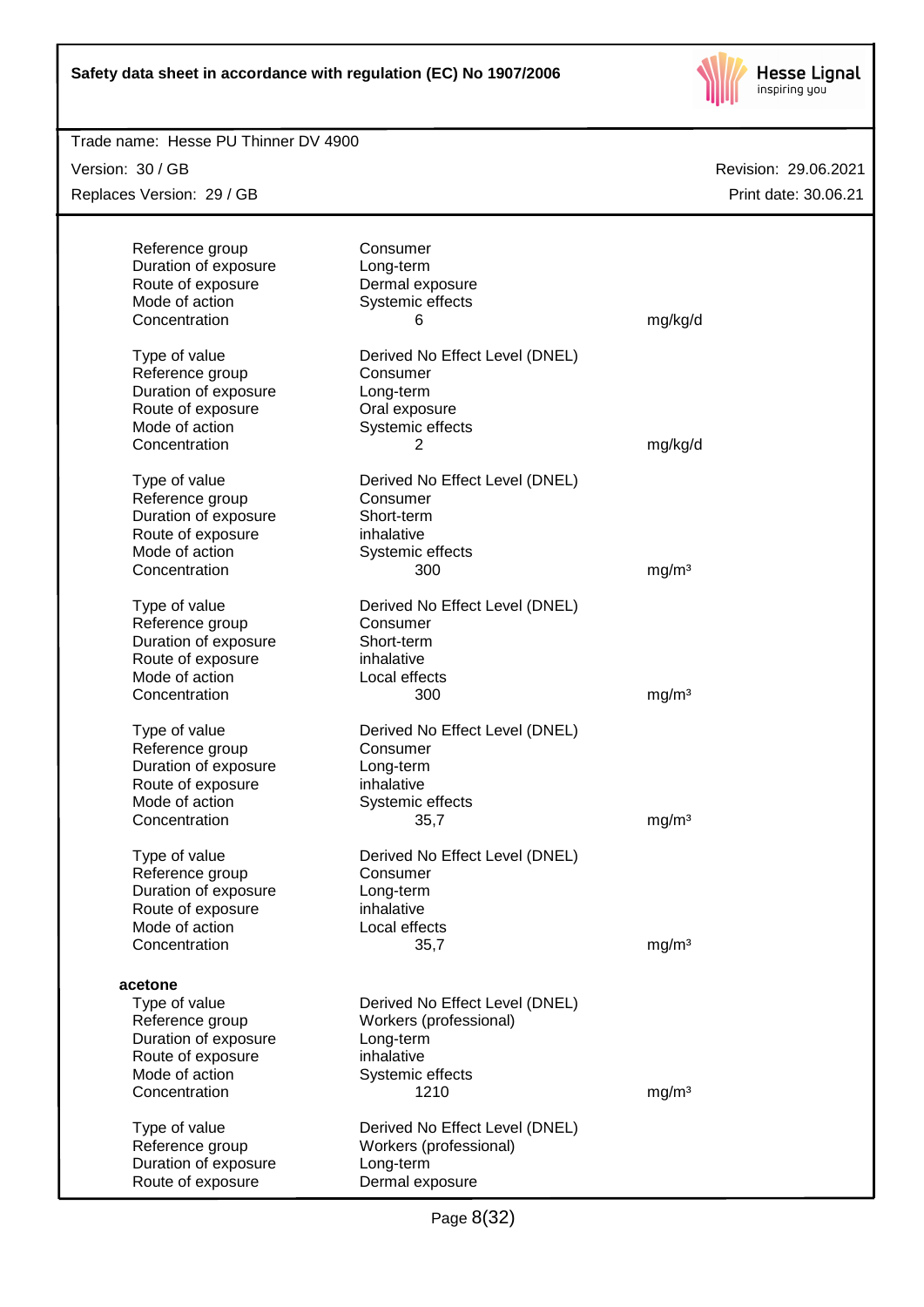

### Trade name: Hesse PU Thinner DV 4900

Version: 30 / GB Replaces Version: 29 / GB

| Mode of action<br>Concentration                                                                            | Systemic effects<br>186                                                                                  | mg/kg/d           |
|------------------------------------------------------------------------------------------------------------|----------------------------------------------------------------------------------------------------------|-------------------|
| Type of value<br>Reference group<br>Duration of exposure<br>Route of exposure<br>Mode of action            | Derived No Effect Level (DNEL)<br>Workers (professional)<br>Short-term<br>inhalative<br>Local effects    |                   |
| Concentration                                                                                              | 2420                                                                                                     | mg/m <sup>3</sup> |
| Type of value<br>Reference group<br>Duration of exposure<br>Route of exposure<br>Mode of action            | Derived No Effect Level (DNEL)<br>Workers (professional)<br>Short-term<br>inhalative<br>Systemic effects |                   |
| Concentration                                                                                              | 1210                                                                                                     | mg/m <sup>3</sup> |
| Type of value<br>Reference group<br>Duration of exposure<br>Route of exposure<br>Mode of action            | Derived No Effect Level (DNEL)<br>Consumer<br>Long-term<br>Oral exposure<br>Systemic effects             |                   |
| Concentration                                                                                              | 62                                                                                                       | mg/kg/d           |
| Type of value<br>Reference group<br>Duration of exposure<br>Route of exposure<br>Mode of action            | Derived No Effect Level (DNEL)<br>Consumer<br>Long-term<br>Dermal exposure<br>Systemic effects           |                   |
| Concentration                                                                                              | 62                                                                                                       | mg/kg/d           |
| Type of value<br>Reference group<br>Duration of exposure<br>Route of exposure<br>Mode of action            | Derived No Effect Level (DNEL)<br>Consumer<br>Long-term<br>inhalative<br>Systemic effects                |                   |
| Concentration                                                                                              | 200                                                                                                      | mg/m <sup>3</sup> |
| toluene<br>Type of value<br>Reference group<br>Duration of exposure<br>Route of exposure<br>Mode of action | Derived No Effect Level (DNEL)<br>Workers (professional)<br>Short-term<br>inhalative<br>Local effects    |                   |
| Concentration                                                                                              | 343                                                                                                      | mg/m <sup>3</sup> |
| Type of value<br>Reference group<br>Duration of exposure<br>Route of exposure                              | Derived No Effect Level (DNEL)<br>Workers (professional)<br>Short-term<br>inhalative                     |                   |
| Mode of action<br>Concentration                                                                            | Systemic effects<br>384                                                                                  | mg/kg             |
|                                                                                                            |                                                                                                          |                   |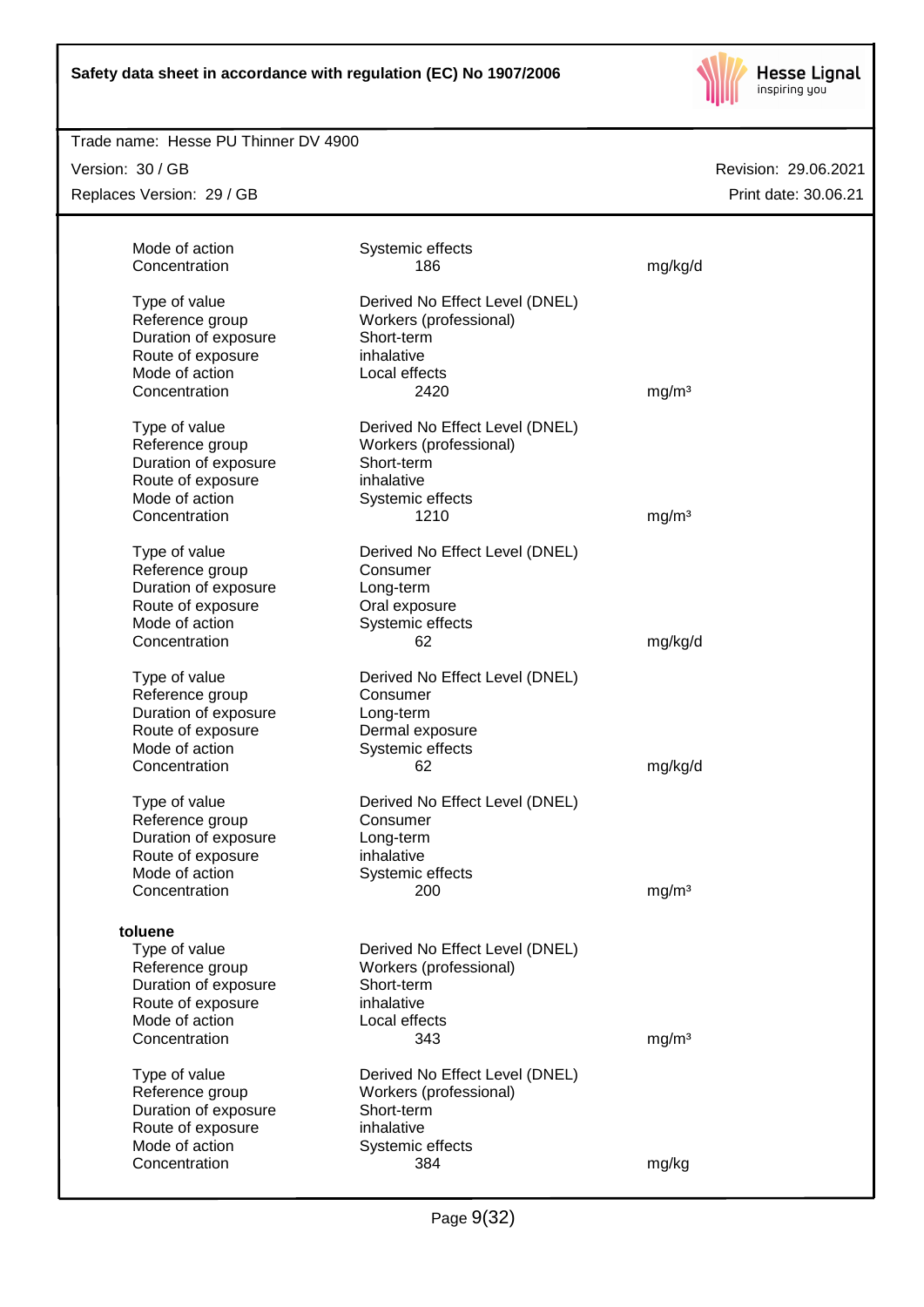

| Trade name: Hesse PU Thinner DV 4900 |                                |                      |
|--------------------------------------|--------------------------------|----------------------|
| Version: 30 / GB                     |                                | Revision: 29.06.2021 |
| Replaces Version: 29 / GB            |                                | Print date: 30.06.21 |
|                                      |                                |                      |
| Type of value                        | Derived No Effect Level (DNEL) |                      |
| Reference group                      | Workers (professional)         |                      |
| Duration of exposure                 | Long-term                      |                      |
| Route of exposure                    | inhalative                     |                      |
| Mode of action                       | Local effects                  |                      |
| Concentration                        | 192                            | mg/m <sup>3</sup>    |
| Type of value                        | Derived No Effect Level (DNEL) |                      |
| Reference group                      | Workers (professional)         |                      |
| Duration of exposure                 | Long-term                      |                      |
| Route of exposure                    | inhalative                     |                      |
| Mode of action                       | Systemic effects               |                      |
| Concentration                        | 192                            | mg/m <sup>3</sup>    |
|                                      |                                |                      |
| Type of value                        | Derived No Effect Level (DNEL) |                      |
| Reference group                      | Consumer                       |                      |
| Duration of exposure                 | Long-term                      |                      |
| Route of exposure                    | Dermal exposure                |                      |
| Mode of action                       | Systemic effects               |                      |
| Concentration                        | 384                            | mg/kg/d              |
|                                      |                                |                      |
| Type of value                        | Derived No Effect Level (DNEL) |                      |
| Reference group                      | Consumer                       |                      |
| Duration of exposure                 | Short-term                     |                      |
| Route of exposure                    | inhalative                     |                      |
| Mode of action                       | Local effects                  |                      |
| Concentration                        | 226                            | mg/m <sup>3</sup>    |
| Type of value                        | Derived No Effect Level (DNEL) |                      |
| Reference group                      | Consumer                       |                      |
| Duration of exposure                 | Short-term                     |                      |
| Route of exposure                    | inhalative                     |                      |
| Mode of action                       | Systemic effects               |                      |
| Concentration                        | 226                            | mg/m <sup>3</sup>    |
|                                      |                                |                      |
| Type of value                        | Derived No Effect Level (DNEL) |                      |
| Reference group                      | Consumer                       |                      |
| Duration of exposure                 | Long-term                      |                      |
| Route of exposure                    | inhalative                     |                      |
| Mode of action                       | Systemic effects               |                      |
| Concentration                        | 56,5                           | mg/m <sup>3</sup>    |
| Type of value                        | Derived No Effect Level (DNEL) |                      |
| Reference group                      | Consumer                       |                      |
| Duration of exposure                 | Long-term                      |                      |
| Route of exposure                    | Dermal exposure                |                      |
| Mode of action                       | Systemic effects               |                      |
| Concentration                        | 226                            | mg/kg/d              |
|                                      |                                |                      |
| Type of value                        | Derived No Effect Level (DNEL) |                      |
| Reference group                      | Consumer                       |                      |
| Duration of exposure                 | Long-term                      |                      |
| Route of exposure                    | Oral exposure                  |                      |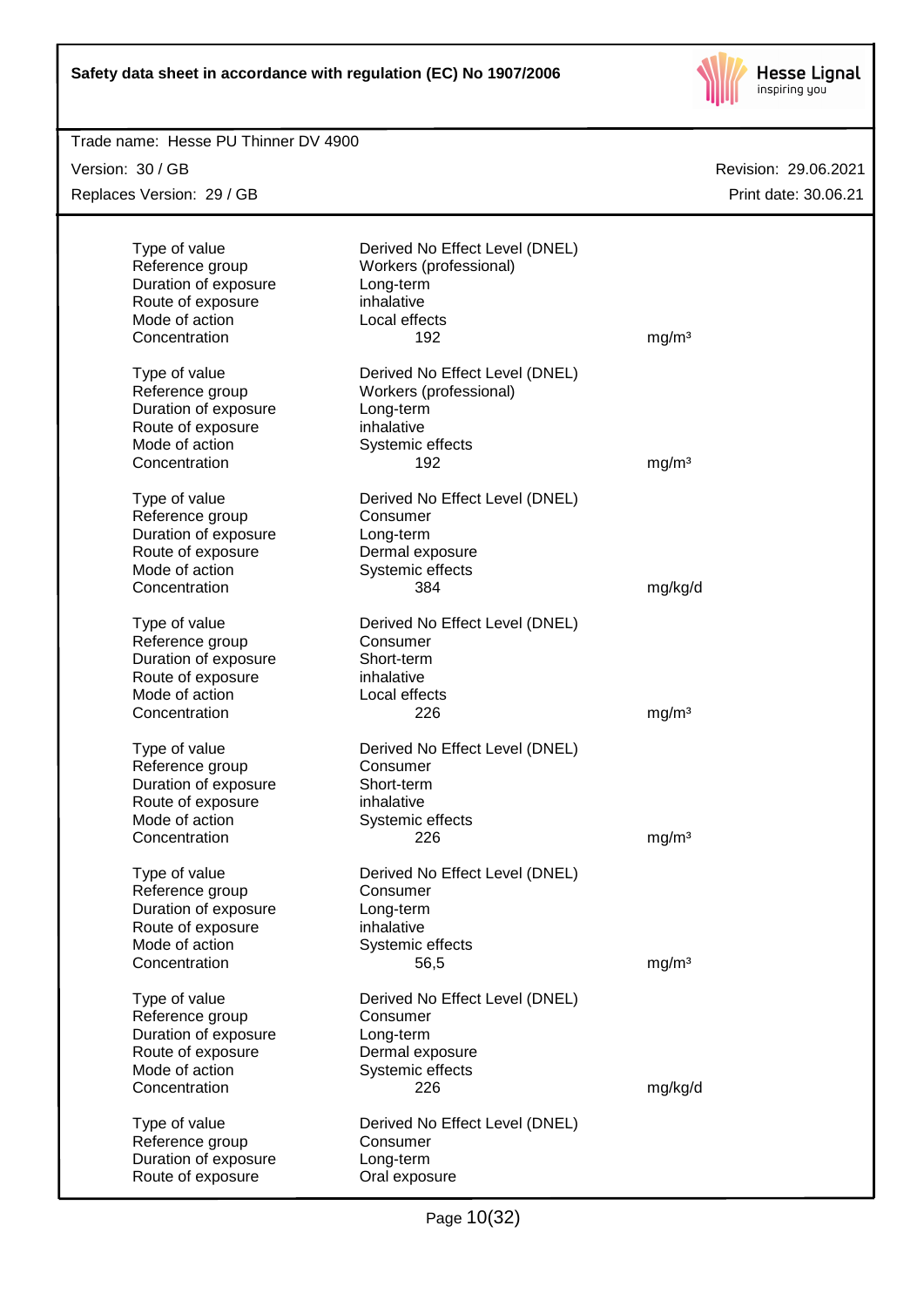

#### Trade name: Hesse PU Thinner DV 4900

Version: 30 / GB

Replaces Version: 29 / GB

| Mode of action<br>Concentration | Systemic effects<br>8,13       | mg/kg/d           |
|---------------------------------|--------------------------------|-------------------|
| xylene                          |                                |                   |
| Type of value                   | Derived No Effect Level (DNEL) |                   |
| Reference group                 | Consumer                       |                   |
| Duration of exposure            | Long-term                      |                   |
| Route of exposure               | Dermal exposure                |                   |
| Mode of action                  | Systemic effects               |                   |
| Concentration                   | 108                            | mg/kg/d           |
| Type of value                   | Derived No Effect Level (DNEL) |                   |
| Reference group                 | Workers (professional)         |                   |
| Duration of exposure            | Long-term                      |                   |
| Route of exposure               | Dermal exposure                |                   |
| Mode of action                  | Systemic effects               |                   |
| Concentration                   | 180                            | mg/kg/d           |
|                                 |                                |                   |
| Type of value                   | Derived No Effect Level (DNEL) |                   |
| Reference group                 | Consumer                       |                   |
| Duration of exposure            | Long-term                      |                   |
| Route of exposure               | inhalative                     |                   |
| Mode of action                  | Systemic effects               |                   |
| Concentration                   | 14,8                           | mg/m <sup>3</sup> |
| Type of value                   | Derived No Effect Level (DNEL) |                   |
| Reference group                 | Consumer                       |                   |
| Duration of exposure            | Short-term                     |                   |
| Route of exposure               | inhalative                     |                   |
| Mode of action                  | Systemic effects               |                   |
| Concentration                   | 174                            | mg/m <sup>3</sup> |
| Type of value                   | Derived No Effect Level (DNEL) |                   |
| Reference group                 | Consumer                       |                   |
| Duration of exposure            | Short-term                     |                   |
| Route of exposure               | inhalative                     |                   |
| Mode of action                  | Local effects                  |                   |
| Concentration                   | 174                            | mq/m <sup>3</sup> |
|                                 |                                |                   |
| Type of value                   | Derived No Effect Level (DNEL) |                   |
| Reference group                 | Workers (professional)         |                   |
| Duration of exposure            | Long-term                      |                   |
| Route of exposure               | inhalative                     |                   |
| Mode of action                  | Local effects                  |                   |
| Concentration                   | 77                             | mg/m <sup>3</sup> |
| Type of value                   | Derived No Effect Level (DNEL) |                   |
| Reference group                 | Workers (professional)         |                   |
| Duration of exposure            | Long-term                      |                   |
| Route of exposure               | inhalative                     |                   |
|                                 |                                |                   |
| Mode of action                  | Systemic effects               |                   |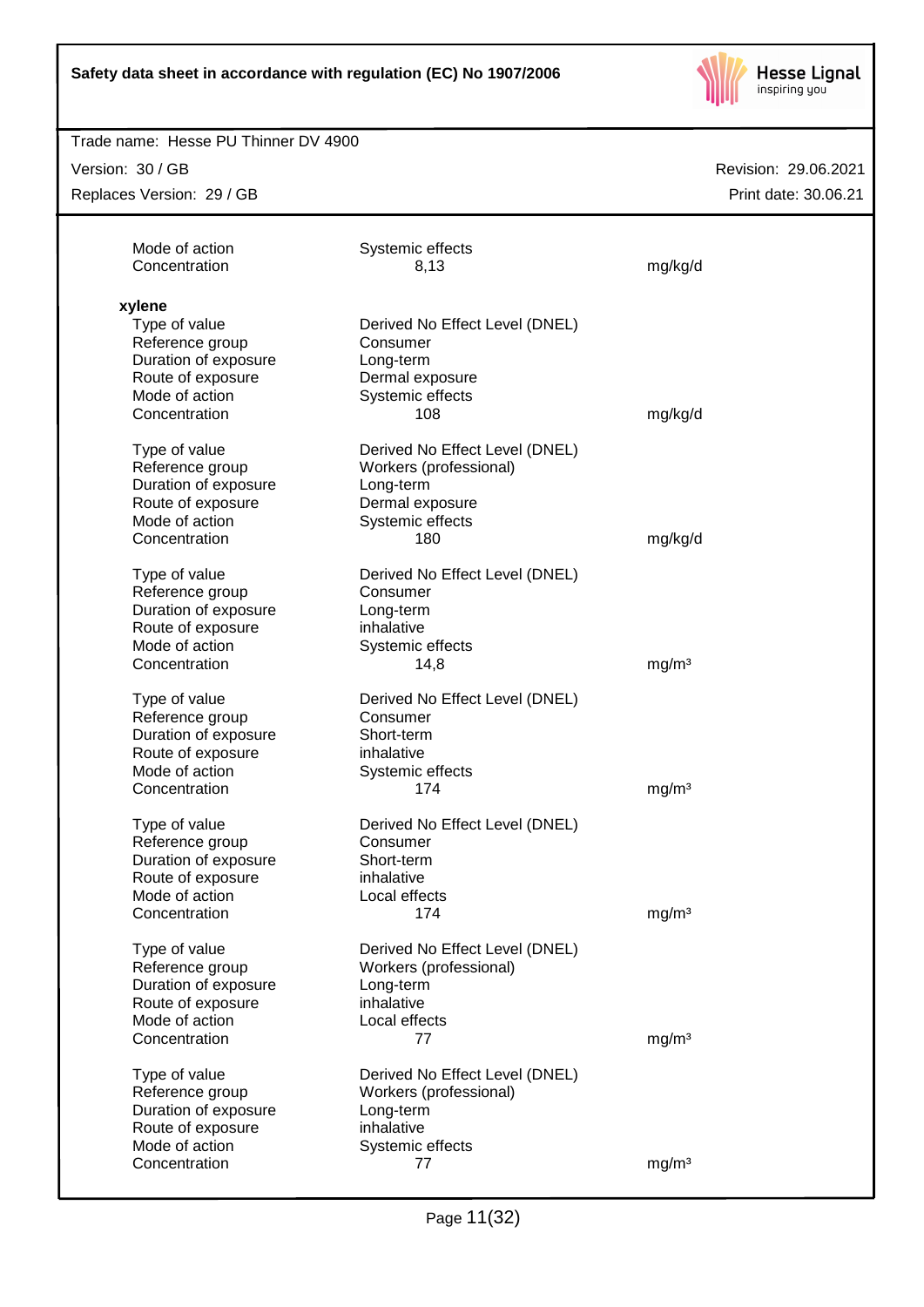

| Trade name: Hesse PU Thinner DV 4900 |                                |                      |
|--------------------------------------|--------------------------------|----------------------|
| Version: 30 / GB                     |                                | Revision: 29.06.2021 |
| Replaces Version: 29 / GB            |                                | Print date: 30.06.21 |
|                                      |                                |                      |
| Type of value                        | Derived No Effect Level (DNEL) |                      |
| Reference group                      | Workers (professional)         |                      |
| Duration of exposure                 | Short-term                     |                      |
| Route of exposure                    | inhalative                     |                      |
| Mode of action                       | Systemic effects               |                      |
| Concentration                        | 289                            | mg/m <sup>3</sup>    |
| Type of value                        | Derived No Effect Level (DNEL) |                      |
| Reference group                      | Workers (professional)         |                      |
| Duration of exposure                 | Short-term                     |                      |
| Route of exposure                    | inhalative                     |                      |
| Mode of action                       | Local effects                  |                      |
| Concentration                        | 289                            | mg/m <sup>3</sup>    |
| Type of value                        | Derived No Effect Level (DNEL) |                      |
| Reference group                      | Consumer                       |                      |
| Duration of exposure                 | Long-term                      |                      |
| Route of exposure                    | Oral exposure                  |                      |
| Mode of action                       | Systemic effects               |                      |
| Concentration                        | 1,6                            | mg/kg/d              |
| Type of value                        | Derived No Effect Level (DNEL) |                      |
| Reference group                      | Workers (professional)         |                      |
| Duration of exposure                 | Short-term                     |                      |
| Route of exposure                    | Dermal exposure                |                      |
| Mode of action                       | Local effects                  |                      |
| Concentration                        | 174                            | mg/kg/d              |
| ethylbenzene                         |                                |                      |
| Type of value                        | Derived No Effect Level (DNEL) |                      |
| Reference group                      | Workers (professional)         |                      |
| Duration of exposure                 | Short-term                     |                      |
| Route of exposure                    | inhalative                     |                      |
| Mode of action                       | Systemic effects               |                      |
| Concentration                        | 289                            | mg/m <sup>3</sup>    |
| Type of value                        | Derived No Effect Level (DNEL) |                      |
| Reference group                      | Workers (professional)         |                      |
| Duration of exposure                 | Long-term                      |                      |
| Route of exposure                    | inhalative                     |                      |
| Mode of action                       | Systemic effects               |                      |
| Concentration                        | 77                             | mg/m <sup>3</sup>    |
| Type of value                        | Derived No Effect Level (DNEL) |                      |
| Reference group                      | Workers (professional)         |                      |
| Duration of exposure                 | Short-term                     |                      |
| Route of exposure                    | inhalative                     |                      |
| Mode of action                       | Local effects                  |                      |
| Concentration                        | 289                            | mg/m <sup>3</sup>    |
| Type of value                        | Derived No Effect Level (DNEL) |                      |
| Reference group                      | Workers (professional)         |                      |
| Duration of exposure                 | Long-term                      |                      |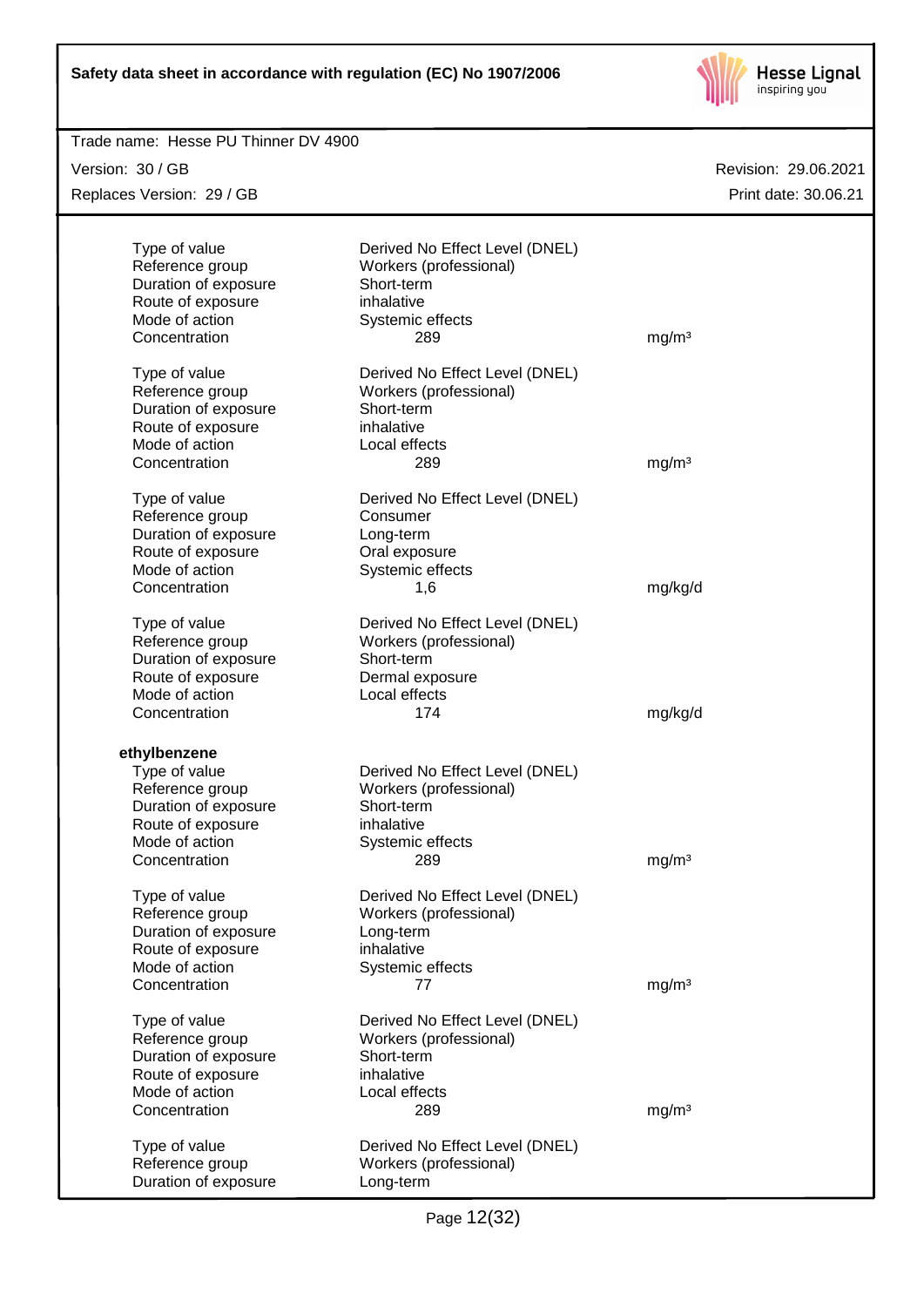

| Trade name: Hesse PU Thinner DV 4900            |                                |                      |
|-------------------------------------------------|--------------------------------|----------------------|
| Version: 30 / GB                                |                                | Revision: 29.06.2021 |
| Replaces Version: 29 / GB                       |                                | Print date: 30.06.21 |
|                                                 |                                |                      |
| Route of exposure                               | inhalative                     |                      |
| Mode of action                                  | Local effects                  |                      |
| Concentration                                   | 77                             | mg/m <sup>3</sup>    |
| Type of value                                   | Derived No Effect Level (DNEL) |                      |
| Reference group                                 | Workers (professional)         |                      |
| Duration of exposure                            | Long-term                      |                      |
| Route of exposure                               | Dermal exposure                |                      |
| Mode of action                                  | Systemic effects               |                      |
| Concentration                                   | 18                             | mg/kg/d              |
|                                                 |                                |                      |
| Type of value                                   | Derived No Effect Level (DNEL) |                      |
| Reference group                                 | Consumer                       |                      |
| Duration of exposure                            | Short-term                     |                      |
| Route of exposure                               | inhalative                     |                      |
| Mode of action                                  | Systemic effects               |                      |
| Concentration                                   | 174                            | mg/m <sup>3</sup>    |
| Type of value                                   | Derived No Effect Level (DNEL) |                      |
| Reference group                                 | Consumer                       |                      |
| Duration of exposure                            | Short-term                     |                      |
| Route of exposure                               | inhalative                     |                      |
| Mode of action                                  | Local effects                  |                      |
| Concentration                                   | 174                            | mg/m <sup>3</sup>    |
| Type of value                                   | Derived No Effect Level (DNEL) |                      |
| Reference group                                 | Consumer                       |                      |
| Duration of exposure                            | Long-term                      |                      |
| Route of exposure                               | inhalative                     |                      |
| Mode of action                                  | Systemic effects               |                      |
| Concentration                                   | 14,8                           | mg/m <sup>3</sup>    |
|                                                 |                                |                      |
| Type of value                                   | Derived No Effect Level (DNEL) |                      |
| Reference group                                 | Consumer                       |                      |
| Duration of exposure                            | Long-term                      |                      |
| Route of exposure                               | Dermal exposure                |                      |
| Mode of action                                  | Systemic effects               |                      |
| Concentration                                   | 108                            | mg/kg/d              |
| Type of value                                   | Derived No Effect Level (DNEL) |                      |
| Reference group                                 | Consumer                       |                      |
| Duration of exposure                            | Long-term                      |                      |
| Route of exposure                               | Oral exposure                  |                      |
| Mode of action                                  | Systemic effects               |                      |
| Concentration                                   | 1,6                            | mg/kg/d              |
|                                                 |                                |                      |
| <b>Predicted No Effect Concentration (PNEC)</b> |                                |                      |
| n-butyl acetate                                 |                                |                      |
| Type of value                                   | <b>PNEC</b>                    |                      |
| <b>Type</b>                                     | Freshwater                     |                      |
| Concentration                                   | 0,18                           | mg/l                 |
|                                                 |                                |                      |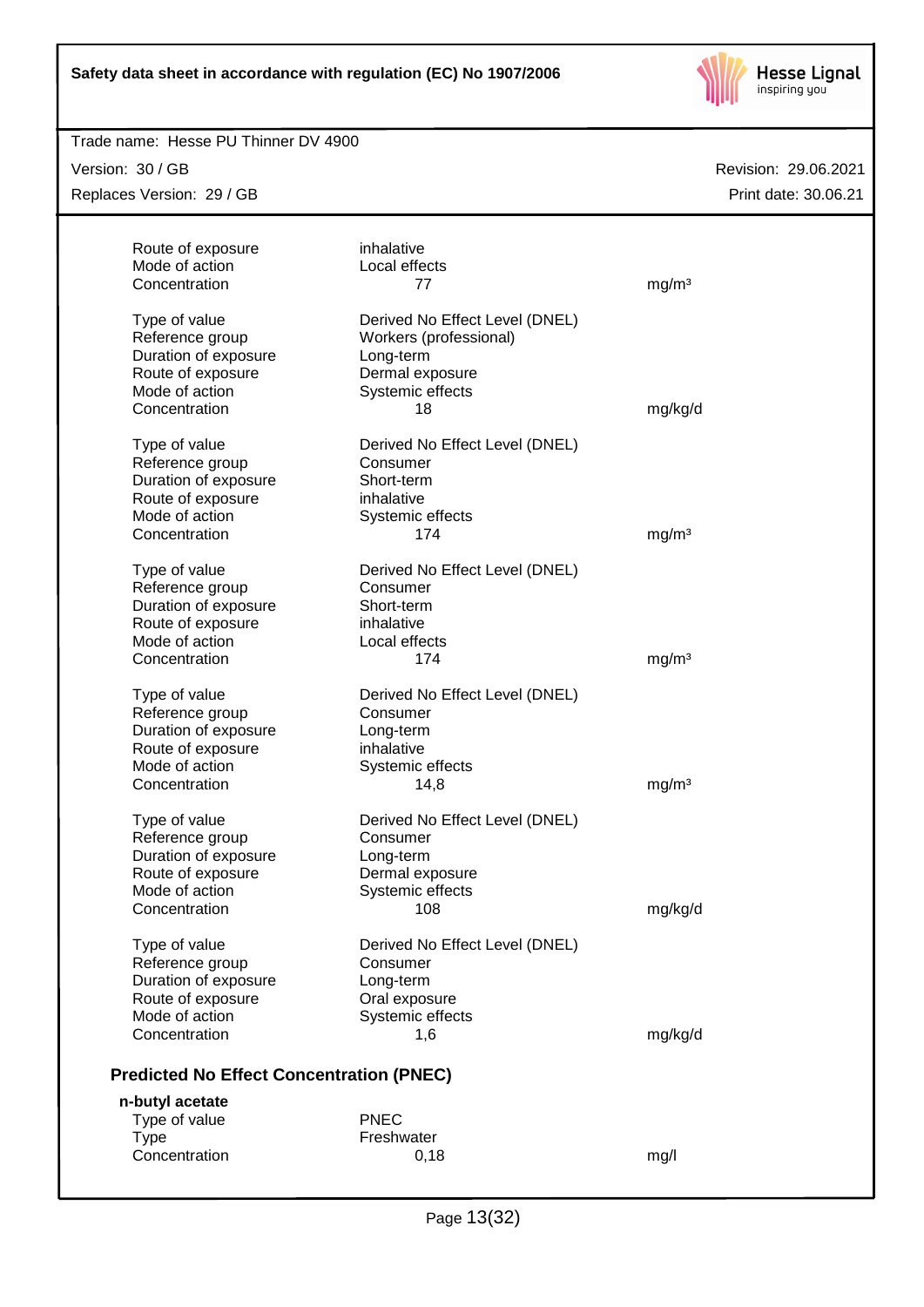

## Trade name: Hesse PU Thinner DV 4900

Version: 30 / GB Replaces Version: 29 / GB

|               | <b>PNEC</b>                  |       |
|---------------|------------------------------|-------|
| Type of value |                              |       |
| <b>Type</b>   | Saltwater                    |       |
| Concentration | 0,018                        | mg/l  |
| Type of value | <b>PNEC</b>                  |       |
| <b>Type</b>   | Sewage treatment plant (STP) |       |
| Concentration | 35,6                         | mg/l  |
|               |                              |       |
| Type of value | <b>PNEC</b>                  |       |
| <b>Type</b>   | Water                        |       |
| Conditions    | sporadic release             |       |
| Concentration | 0,36                         | mg/l  |
|               |                              |       |
| Type of value | <b>PNEC</b>                  |       |
| <b>Type</b>   | Fresh water sediment         |       |
| Concentration | 0,981                        | mg/kg |
|               |                              |       |
| Type of value | <b>PNEC</b>                  |       |
| <b>Type</b>   | saltwater sediment           |       |
| Concentration | 0,0981                       | mg/l  |
|               |                              |       |
| Type of value | <b>PNEC</b>                  |       |
| <b>Type</b>   | Soil                         |       |
| Concentration | 0,0903                       |       |
|               |                              | mg/kg |
| acetone       |                              |       |
| Type of value | <b>PNEC</b>                  |       |
|               | Freshwater                   |       |
| <b>Type</b>   |                              |       |
| Concentration | 10,6                         | mg/l  |
| Type of value | <b>PNEC</b>                  |       |
| <b>Type</b>   | Saltwater                    |       |
|               |                              |       |
| Concentration | 1,06                         | mg/l  |
| Type of value | <b>PNEC</b>                  |       |
| <b>Type</b>   | Fresh water sediment         |       |
| Concentration | 30,4                         | mg/kg |
|               |                              |       |
| Type of value | <b>PNEC</b>                  |       |
| <b>Type</b>   | saltwater sediment           |       |
|               |                              |       |
| Concentration | 3,04                         | mg/kg |
| Type of value | <b>PNEC</b>                  |       |
| <b>Type</b>   | Soil                         |       |
| Concentration |                              |       |
|               | 29,5                         | mg/kg |
| Type of value | <b>PNEC</b>                  |       |
| <b>Type</b>   | Sewage treatment plant (STP) |       |
| Concentration | 100                          | mg/l  |
|               |                              |       |
| Type of value | <b>PNEC</b>                  |       |
| Conditions    | sporadic release             |       |
| Concentration | 21                           | mg/l  |
|               |                              |       |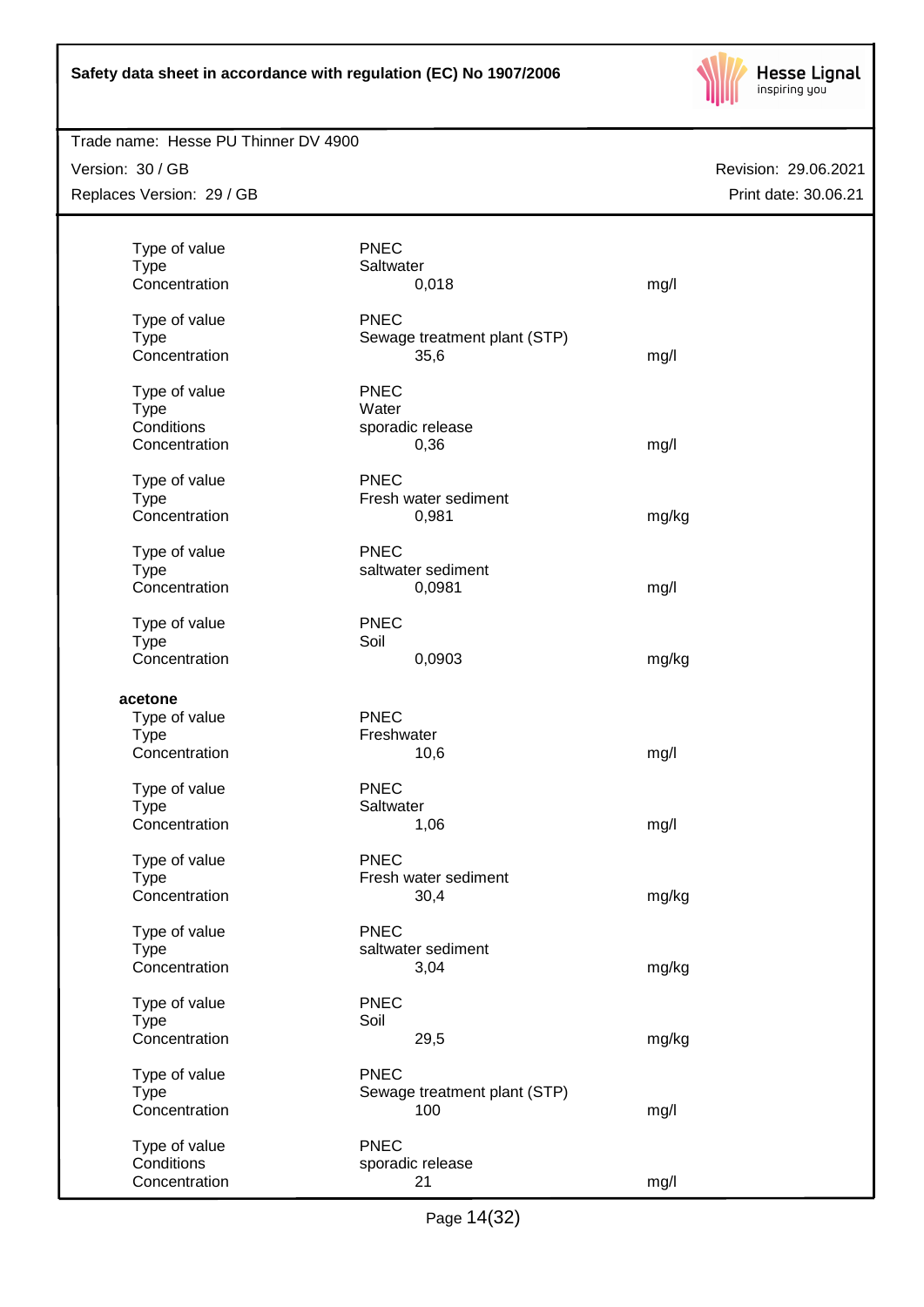

## Trade name: Hesse PU Thinner DV 4900

Version: 30 / GB Replaces Version: 29 / GB

| toluene                       |                              |       |
|-------------------------------|------------------------------|-------|
| Type of value                 | <b>PNEC</b>                  |       |
| <b>Type</b><br>Concentration  | Freshwater<br>0,68           |       |
|                               |                              | mg/l  |
| Type of value                 | <b>PNEC</b>                  |       |
| <b>Type</b>                   | Fresh water sediment         |       |
| Concentration                 | 16,39                        | mg/kg |
| Type of value                 | <b>PNEC</b>                  |       |
| <b>Type</b>                   | Soil                         |       |
| Concentration                 | 2,89                         | mg/kg |
| Type of value                 | <b>PNEC</b>                  |       |
| <b>Type</b>                   | Sewage treatment plant (STP) |       |
| Concentration                 | 13,61                        | mg/l  |
|                               |                              |       |
| xylene                        |                              |       |
| Type of value                 | <b>PNEC</b>                  |       |
| <b>Type</b>                   | Freshwater                   |       |
| Concentration                 | 0,327                        | mg/l  |
| Type of value                 | <b>PNEC</b>                  |       |
| <b>Type</b>                   | Saltwater                    |       |
| Concentration                 | 0,327                        | mg/l  |
| Type of value                 | <b>PNEC</b>                  |       |
| <b>Type</b>                   | Fresh water sediment         |       |
| Concentration                 | 12,46                        | mg/kg |
| Type of value                 | <b>PNEC</b>                  |       |
| <b>Type</b>                   | saltwater sediment           |       |
| Concentration                 | 12,46                        | mg/kg |
| Type of value                 | <b>PNEC</b>                  |       |
| <b>Type</b>                   | Soil                         |       |
| Concentration                 | 2,31                         | mg/kg |
| Type of value                 | <b>PNEC</b>                  |       |
| <b>Type</b>                   | Sewage treatment plant (STP) |       |
| Concentration                 | 6,58                         | mg/l  |
|                               |                              |       |
| ethylbenzene<br>Type of value | <b>PNEC</b>                  |       |
| Type                          | Freshwater                   |       |
| Concentration                 | 0,327                        | mg/l  |
|                               |                              |       |
| Type of value                 | <b>PNEC</b>                  |       |
| <b>Type</b>                   | Fresh water sediment         |       |
| Concentration                 | 12,46                        | mg/kg |
|                               |                              |       |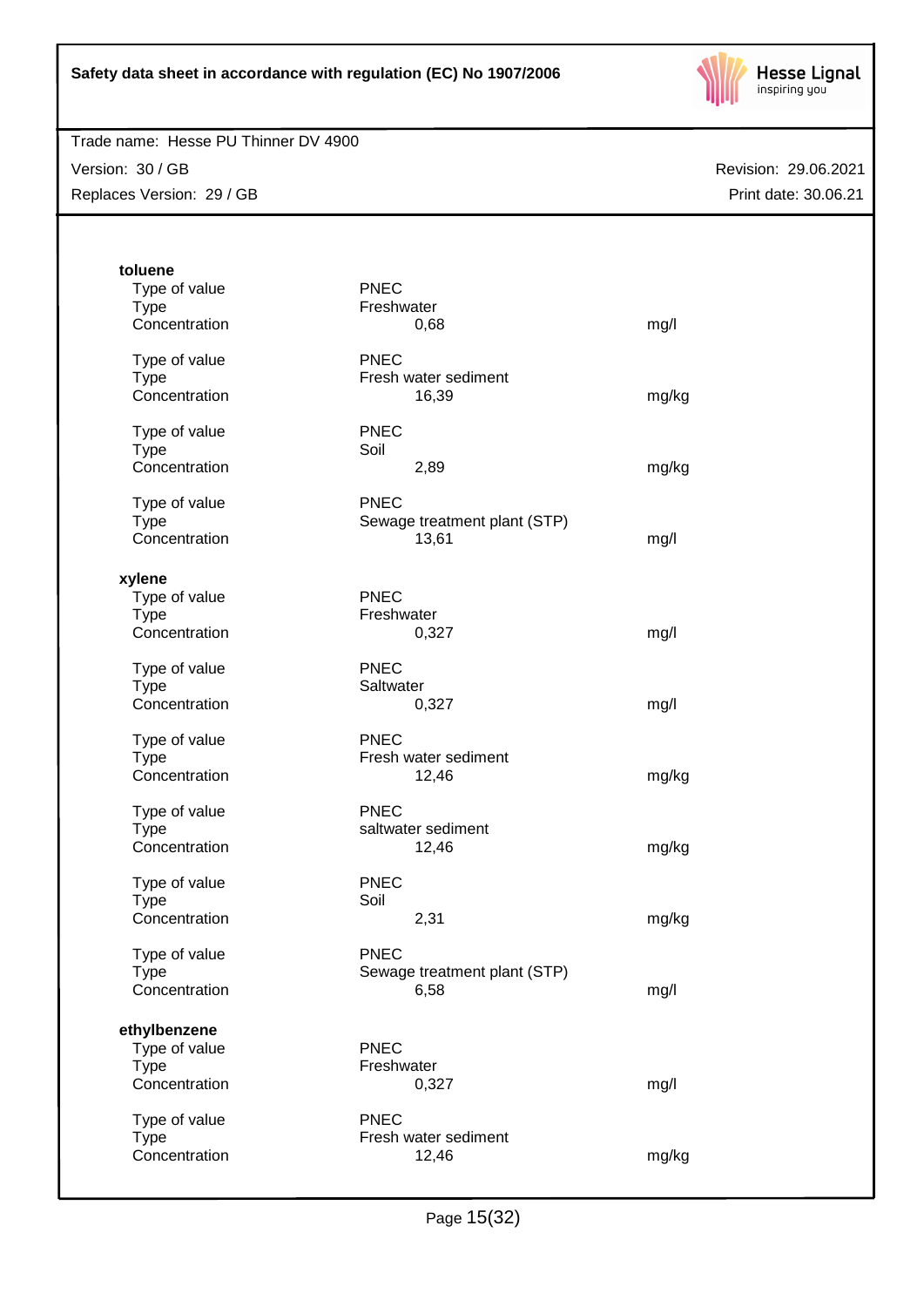

Trade name: Hesse PU Thinner DV 4900

Version: 30 / GB

Replaces Version: 29 / GB

Revision: 29.06.2021 Print date: 30.06.21

| Type of value<br>Type<br>Concentration | <b>PNEC</b><br>Soil<br>2.31                         | mg/kg |
|----------------------------------------|-----------------------------------------------------|-------|
| Type of value<br>Type<br>Concentration | <b>PNEC</b><br>Sewage treatment plant (STP)<br>6,58 | mq/l  |

## **8.2. Exposure controls**

#### **Exposure controls**

Users are advised to consider national Occupational Exposure Limits or other equivalent values. Provide for sufficient ventilation. This can be achieved by local exhaust or general exhaust air collection. Wear a suitable respirator if the ventilation is not sufficient to keep the solvent vapour concentration below the occupational limit values.

#### **Respiratory protection**

Avoid inhalation of vapour and spray mist. Use breathing apparatus if exposed to vapours/dust/aerosol. Recommended Filter type: Respiratory protection mask with combination filter A/P2

#### **Hand protection**

Protective gloves complying with EN 374.

Glove material

| -------------                                                                                                  |              |     |     |
|----------------------------------------------------------------------------------------------------------------|--------------|-----|-----|
| Appropriate Material                                                                                           | butyl-rubber |     |     |
| Material thickness                                                                                             | $>=$         | 0.7 | mm  |
| Breakthrough time                                                                                              | $>=$         | 30  | min |
| The basis of the common sections of the control of the first state of the section of the common section of the |              |     |     |

This recommendation is valid only for the product named in this safety data sheet supplied by us, and only for the indicated intended use purposes.

For special purposes, it is recommended to check the resistance to chemicals of the protective gloves mentioned above together with the supplier of these gloves.

The instructions and information provided by the glove manufacturer on use, storage, maintenance and replacement must be followed.

The breakthrough time must be greater than the end use time of the product.

Gloves should be replaced regularly and if there is any sign of damage to the glove material.

The performance or effectiveness of the glove may be reduced by physical/ chemical damage and poor maintenance.

#### **Eye protection**

Wear eye glasses with side protection according to EN 166.

#### **Body protection**

Wear suitable protective clothing. Remove contaminated clothing and wash it before reuse. Wash hands before breaks and after work.

## **9. Physical and chemical properties**

#### **9.1. Information on basic physical and chemical properties**

| Form                   | liquid         |
|------------------------|----------------|
| <b>Colour</b>          | colourless     |
| Odour                  | solvent-like   |
| <b>Odour threshold</b> |                |
| Remarks                | not determined |
| <b>Melting point</b>   |                |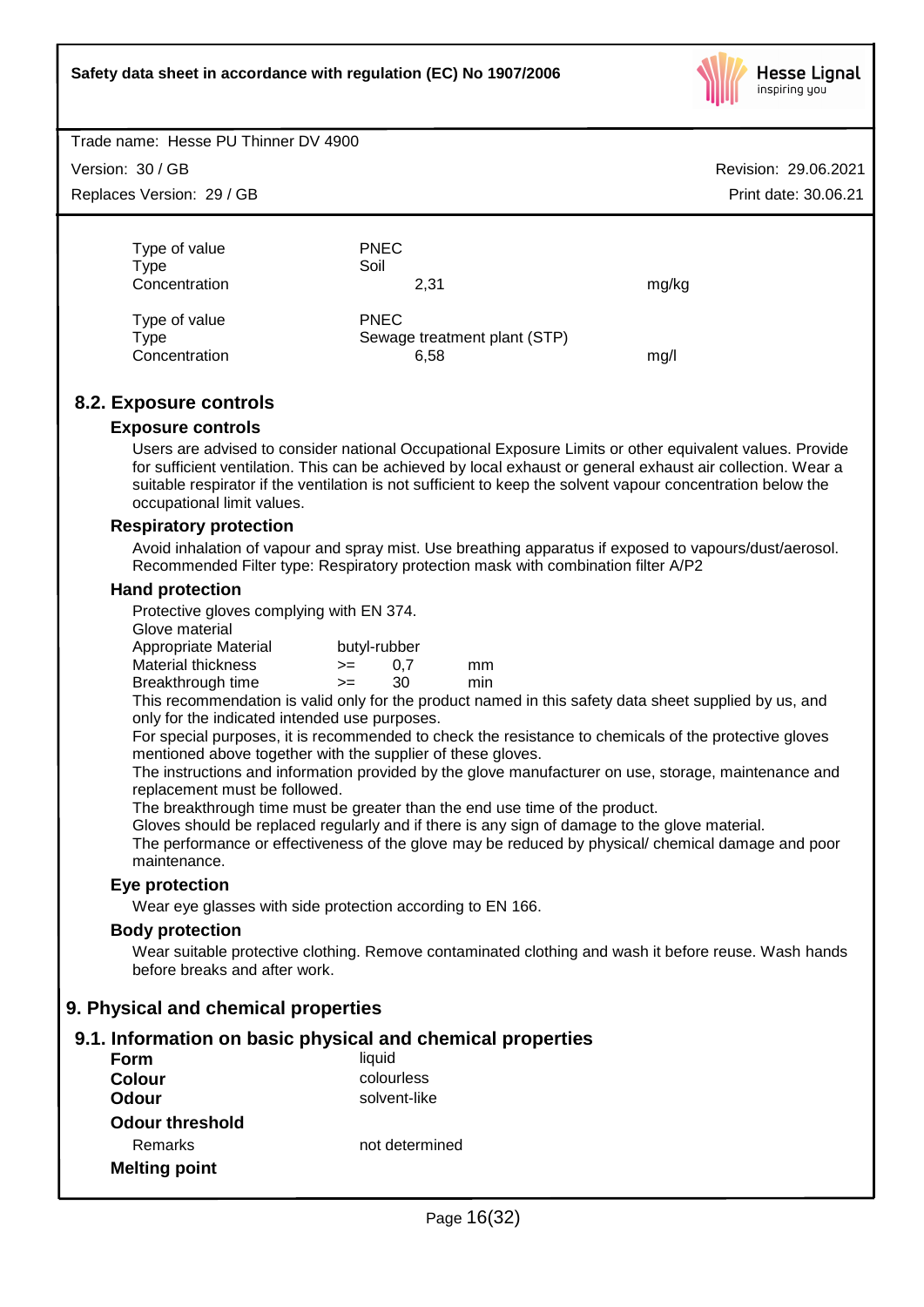

Revision: 29.06.2021

Print date: 30.06.21

Trade name: Hesse PU Thinner DV 4900

Version: 30 / GB

Replaces Version: 29 / GB

| <b>Freezing point</b>                              |       |                        |          |    |                 |  |
|----------------------------------------------------|-------|------------------------|----------|----|-----------------|--|
| Remarks                                            |       | not determined         |          |    |                 |  |
| Initial boiling point and boiling range            |       |                        |          |    |                 |  |
| Remarks                                            |       | not determined         |          |    |                 |  |
| <b>Flash point</b>                                 |       |                        |          |    |                 |  |
| Value                                              |       | $-12$                  |          |    | $\rm ^{\circ}C$ |  |
| <b>Evaporation rate</b>                            |       |                        |          |    |                 |  |
| Remarks                                            |       | not determined         |          |    |                 |  |
| <b>Flammability (solid, gas)</b><br>not determined |       |                        |          |    |                 |  |
| Upper/lower flammability or explosive limits       |       |                        |          |    |                 |  |
| Remarks                                            |       | not determined         |          |    |                 |  |
| Vapour pressure                                    |       |                        |          |    |                 |  |
| Remarks                                            |       | not determined         |          |    |                 |  |
| <b>Vapour density</b>                              |       |                        |          |    |                 |  |
| Remarks                                            |       | not determined         |          |    |                 |  |
| <b>Density</b>                                     |       |                        |          |    |                 |  |
| Value                                              | appr. | 0,838                  |          |    | kg/l            |  |
| Temperature                                        |       | 20                     | °C       |    |                 |  |
| Solubility in water                                |       |                        |          |    |                 |  |
| Remarks                                            |       | not determined         |          |    |                 |  |
| Solubility(ies)                                    |       |                        |          |    |                 |  |
| Remarks                                            |       | not determined         |          |    |                 |  |
| <b>Partition coefficient: n-octanol/water</b>      |       |                        |          |    |                 |  |
| Remarks                                            |       | not determined         |          |    |                 |  |
| <b>Ignition temperature</b>                        |       |                        |          |    |                 |  |
| Remarks                                            |       | not determined         |          |    |                 |  |
| <b>Decomposition temperature</b>                   |       |                        |          |    |                 |  |
| Remarks                                            |       | not determined         |          |    |                 |  |
| <b>Viscosity</b>                                   |       |                        |          |    |                 |  |
| <b>Remarks</b>                                     |       | not determined         |          |    |                 |  |
| <b>Efflux time</b>                                 |       |                        |          |    |                 |  |
| Value                                              |       | 20<br>20               | to<br>°C | 48 | S               |  |
| Temperature<br>Method                              |       | DIN EN ISO 2431 - 3 mm |          |    |                 |  |
| <b>Explosive properties</b>                        |       |                        |          |    |                 |  |
| evaluation                                         |       | not determined         |          |    |                 |  |
| <b>Oxidising properties</b>                        |       |                        |          |    |                 |  |
| Remarks                                            |       | not determined         |          |    |                 |  |
|                                                    |       |                        |          |    |                 |  |
| 9.2. Other information                             |       |                        |          |    |                 |  |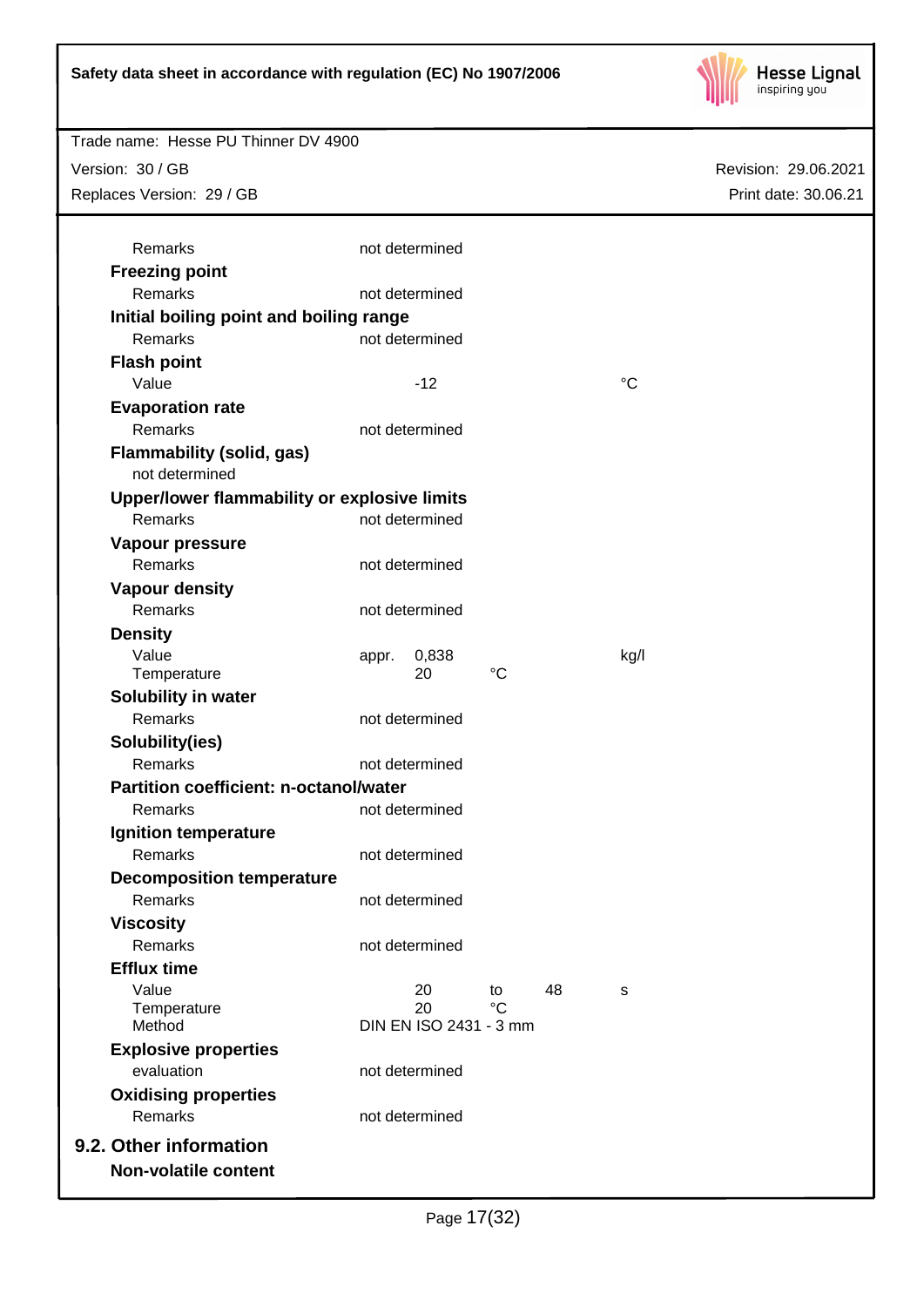

Version: 30 / GB

Replaces Version: 29 / GB

Value  $\sim$  0  $\sim$  %

Method calculated value

#### **Other information**

This information is not available.

## **10. Stability and reactivity**

#### **10.1. Reactivity**

Stable under recommended storage and handling conditions (see section 7).

#### **10.2. Chemical stability**

Stable under normal conditions.

#### **10.3. Possibility of hazardous reactions**

To avoid thermal decomposition, do not overheat.

#### **10.4. Conditions to avoid**

Isolate from sources of heat, sparks and open flame.

#### **10.5. Incompatible materials**

Keep away from oxidising agents, strongly alkaline and strongly acid materials in order to avoid exothermic reactions.

#### **10.6. Hazardous decomposition products**

Carbon monoxide and carbon dioxide, nitrous oxides (NOx), dense black smoke, No decomposition if used as prescribed.

#### **11. Toxicological information**

#### **11.1. Information on toxicological effects**

| <b>Acute oral toxicity</b>                    |           |                            |   |                                                                   |  |
|-----------------------------------------------|-----------|----------------------------|---|-------------------------------------------------------------------|--|
| Method                                        |           |                            |   | Calculation method (Regulation (EC) No. 1272/2008)                |  |
| <b>Remarks</b>                                |           |                            |   | Based on available data, the classification criteria are not met. |  |
| <b>Acute dermal toxicity</b>                  |           |                            |   |                                                                   |  |
| ATE                                           | $\geq$    | 10.000                     |   | mg/kg                                                             |  |
| Method                                        |           |                            |   | calculated value (Regulation (EC) No. 1272/2008)                  |  |
| <b>Remarks</b>                                |           |                            |   | Based on available data, the classification criteria are not met. |  |
| <b>Acute dermal toxicity (Components)</b>     |           |                            |   |                                                                   |  |
| xylene                                        |           |                            |   |                                                                   |  |
| ATE                                           |           | 2000                       |   | mg/kg                                                             |  |
| Source                                        |           | alle Daten über 2000 mg/kg |   |                                                                   |  |
| <b>Acute inhalational toxicity</b>            |           |                            |   |                                                                   |  |
| ATE                                           | $\geq$    | 20                         |   | mg/l                                                              |  |
| Administration/Form                           | Dust/Mist |                            |   |                                                                   |  |
| Method                                        |           |                            |   | calculated value (Regulation (EC) No. 1272/2008)                  |  |
| <b>Remarks</b>                                |           |                            |   | Based on available data, the classification criteria are not met. |  |
| <b>Acute inhalative toxicity (Components)</b> |           |                            |   |                                                                   |  |
| xylene                                        |           |                            |   |                                                                   |  |
| <b>ATE</b>                                    |           | 5                          |   | mg/l                                                              |  |
| Duration of exposure                          |           | 4                          | h |                                                                   |  |
| Administration/Form                           | Dust/Mist |                            |   |                                                                   |  |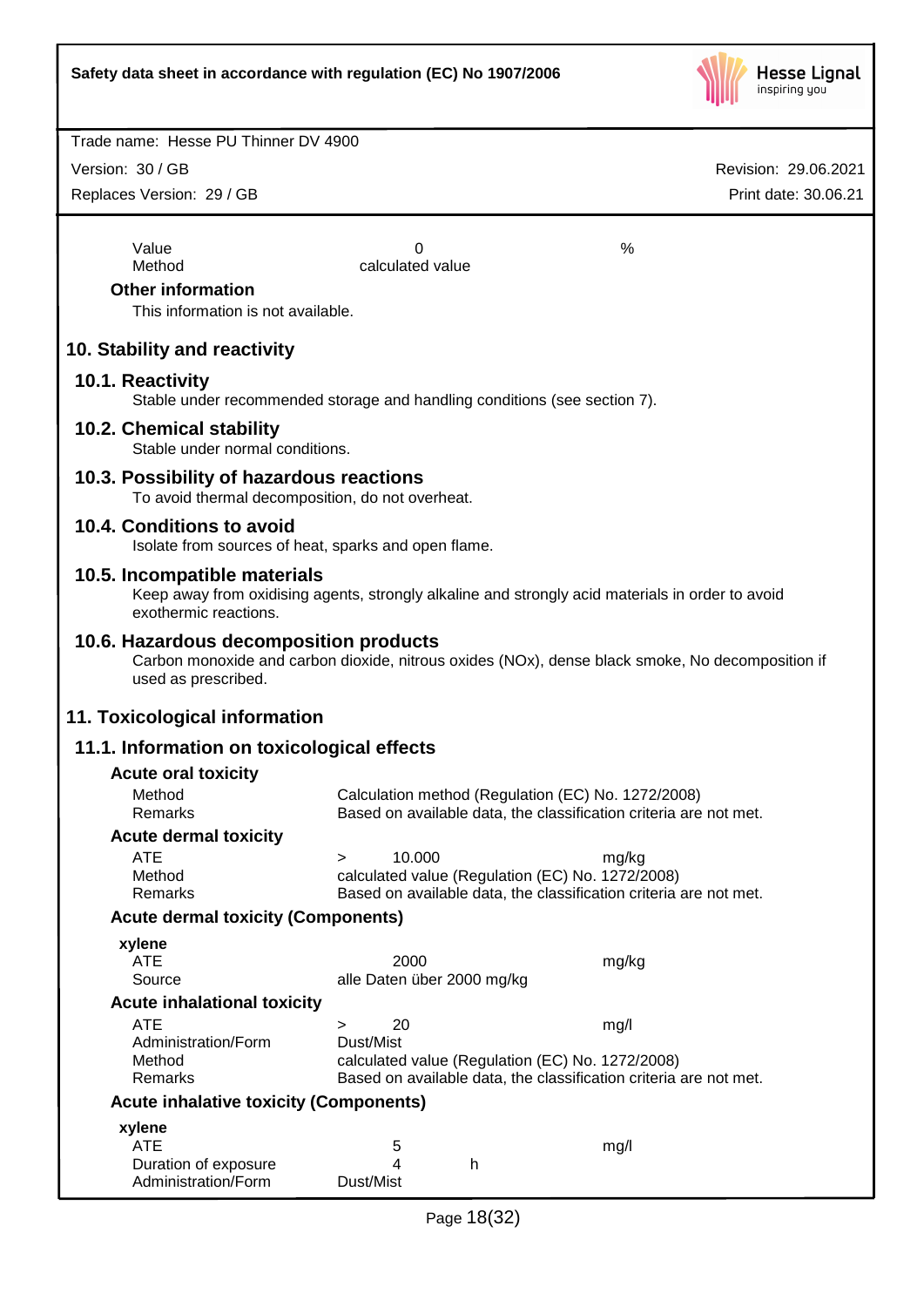

| Trade name: Hesse PU Thinner DV 4900          |                                      |                                                                                                                         |                      |
|-----------------------------------------------|--------------------------------------|-------------------------------------------------------------------------------------------------------------------------|----------------------|
| Version: 30 / GB                              |                                      |                                                                                                                         | Revision: 29.06.2021 |
| Replaces Version: 29 / GB                     |                                      |                                                                                                                         | Print date: 30.06.21 |
|                                               |                                      |                                                                                                                         |                      |
| Source                                        | alle Werte über 5 mg/l               |                                                                                                                         |                      |
| ethylbenzene                                  |                                      |                                                                                                                         |                      |
| <b>ATE</b>                                    | 1,5                                  | mg/l                                                                                                                    |                      |
| Duration of exposure<br>Administration/Form   | 4<br>Dust/Mist                       | $\mathsf{h}$                                                                                                            |                      |
| Method                                        | conversion value                     |                                                                                                                         |                      |
| Remarks                                       | Mist                                 |                                                                                                                         |                      |
| <b>Skin corrosion/irritation</b>              |                                      |                                                                                                                         |                      |
| evaluation                                    | irritant                             |                                                                                                                         |                      |
| Method                                        |                                      | Calculation method (Regulation (EC) No. 1272/2008)                                                                      |                      |
| Remarks                                       | The classification criteria are met. |                                                                                                                         |                      |
| <b>Skin corrosion/irritation (Components)</b> |                                      |                                                                                                                         |                      |
| toluene                                       |                                      |                                                                                                                         |                      |
| <b>Species</b><br>Duration of exposure        | rabbit<br>4                          | h                                                                                                                       |                      |
| <b>Observation Period</b>                     | 7                                    | d                                                                                                                       |                      |
| evaluation                                    | Irritating to skin.                  |                                                                                                                         |                      |
| Method                                        | EEC 84/449, B.4                      |                                                                                                                         |                      |
| Source                                        | 1 (reliable without restriction)     |                                                                                                                         |                      |
| xylene<br><b>Species</b>                      | rabbit                               |                                                                                                                         |                      |
| <b>Observation Period</b>                     | 72                                   | h                                                                                                                       |                      |
| evaluation                                    | Irritating to skin.                  |                                                                                                                         |                      |
| Source                                        | 2 (reliable with restrictions)       |                                                                                                                         |                      |
| Serious eye damage/irritation                 |                                      |                                                                                                                         |                      |
| evaluation                                    | irritant                             |                                                                                                                         |                      |
| Method<br>Remarks                             | The classification criteria are met. | Calculation method (Regulation (EC) No. 1272/2008)                                                                      |                      |
| Serious eye damage/irritation (Components)    |                                      |                                                                                                                         |                      |
| acetone                                       |                                      |                                                                                                                         |                      |
| Species                                       | rabbit                               |                                                                                                                         |                      |
| <b>Observation Period</b>                     | 24                                   | $\mathsf{h}$                                                                                                            |                      |
| evaluation                                    | Irritating to eyes.                  |                                                                                                                         |                      |
| Source                                        | 1 (reliable without restriction)     |                                                                                                                         |                      |
| xylene<br><b>Species</b>                      | rabbit                               |                                                                                                                         |                      |
| evaluation                                    | Irritating to eyes.                  |                                                                                                                         |                      |
| Source                                        | 2 (reliable with restrictions)       |                                                                                                                         |                      |
| <b>Sensitization</b>                          |                                      |                                                                                                                         |                      |
| Method                                        |                                      | Calculation method (Regulation (EC) No. 1272/2008)                                                                      |                      |
| Remarks                                       |                                      | Based on available data, the classification criteria are not met.                                                       |                      |
| <b>Mutagenicity</b>                           |                                      |                                                                                                                         |                      |
| Method<br>Remarks                             |                                      | Calculation method (Regulation (EC) No. 1272/2008)<br>Based on available data, the classification criteria are not met. |                      |
| <b>Reproductive toxicity</b>                  |                                      |                                                                                                                         |                      |
| evaluation                                    |                                      | Suspected of damaging the unborn child.                                                                                 |                      |
| Method                                        |                                      | Calculation method (Regulation (EC) No. 1272/2008)                                                                      |                      |
| Remarks                                       | The classification criteria are met. |                                                                                                                         |                      |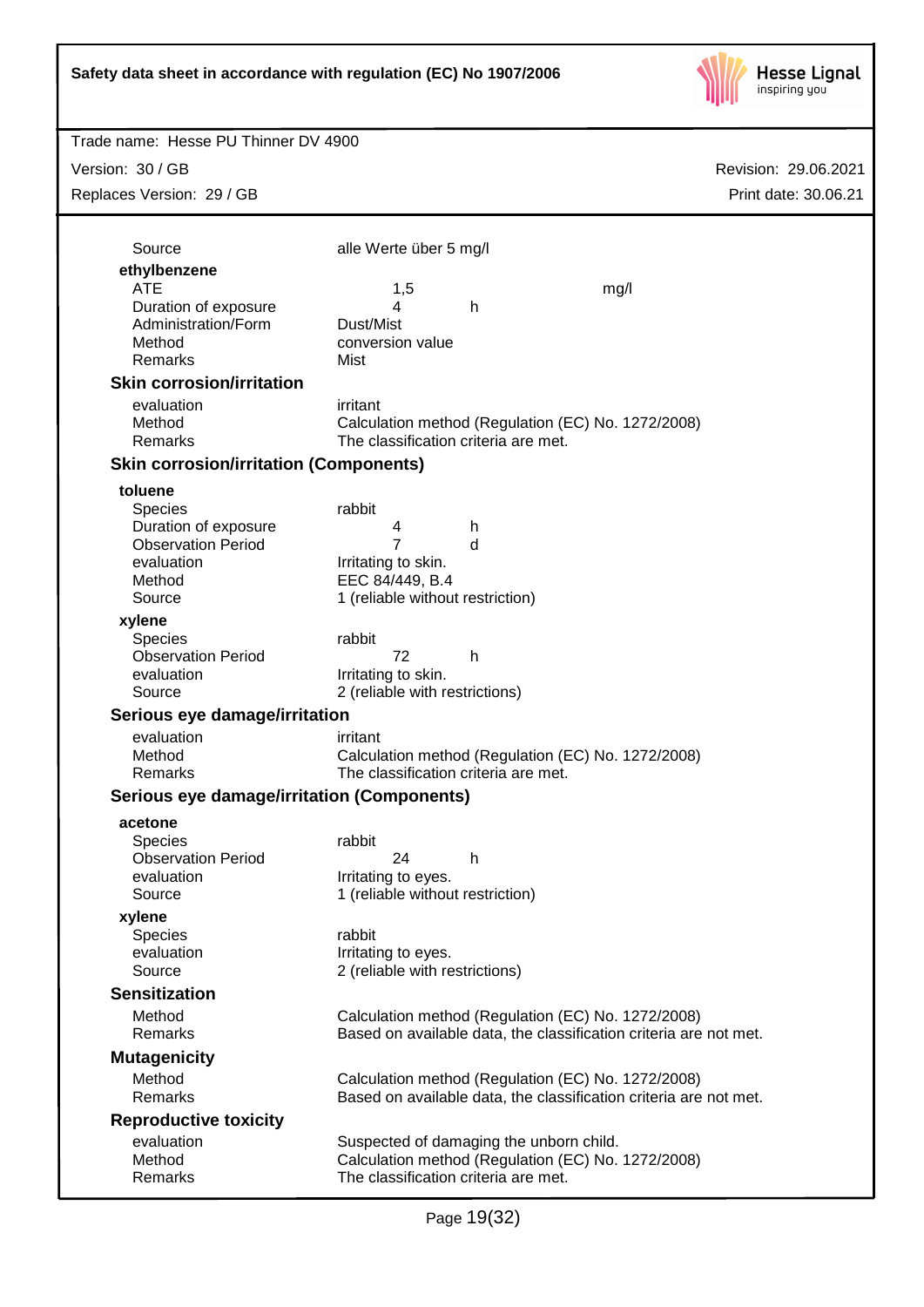

| Trade name: Hesse PU Thinner DV 4900                                                 |                                                                            |                      |
|--------------------------------------------------------------------------------------|----------------------------------------------------------------------------|----------------------|
| Version: 30 / GB                                                                     |                                                                            | Revision: 29.06.2021 |
| Replaces Version: 29 / GB                                                            |                                                                            | Print date: 30.06.21 |
|                                                                                      |                                                                            |                      |
|                                                                                      |                                                                            |                      |
| <b>Reproduction toxicity (Components)</b>                                            |                                                                            |                      |
| toluene                                                                              |                                                                            |                      |
| evaluation                                                                           | Reproductive toxicity, Category 2                                          |                      |
| Carcinogenicity                                                                      |                                                                            |                      |
| Method                                                                               | Calculation method (Regulation (EC) No. 1272/2008)                         |                      |
| Remarks                                                                              | Based on available data, the classification criteria are not met.          |                      |
| <b>Specific Target Organ Toxicity (STOT)</b>                                         |                                                                            |                      |
| <b>Single exposure</b>                                                               |                                                                            |                      |
| Method                                                                               | Calculation method (Regulation (EC) No. 1272/2008)                         |                      |
| Remarks<br>evaluation                                                                | The classification criteria are met.<br>May cause drowsiness or dizziness. |                      |
|                                                                                      |                                                                            |                      |
| <b>Repeated exposure</b><br><b>Remarks</b>                                           | The classification criteria are met.                                       |                      |
| evaluation                                                                           | May cause damage to organs through prolonged or repeated exposure          |                      |
|                                                                                      | <b>Specific Target Organ Toxicity (STOT) (Components)</b>                  |                      |
|                                                                                      |                                                                            |                      |
| acetone                                                                              |                                                                            |                      |
| Specific target organ toxicity - repeated exposure                                   | Organs: Nervous system                                                     |                      |
| Remarks                                                                              | Possible narcotic effects (drowsiness, dizziness).                         |                      |
| n-butyl acetate                                                                      |                                                                            |                      |
|                                                                                      |                                                                            |                      |
| Specific target organ toxicity - repeated exposure                                   | Organs: Nervous system                                                     |                      |
| Remarks                                                                              | Possible narcotic effects (drowsiness, dizziness).                         |                      |
| toluene                                                                              |                                                                            |                      |
| Specific target organ toxicity - single exposure                                     |                                                                            |                      |
|                                                                                      | Organs: Liver                                                              |                      |
| Remarks                                                                              | May cause damage to organs through prolonged or repeated exposure:         |                      |
| toluene                                                                              |                                                                            |                      |
| Specific target organ toxicity - repeated exposure                                   |                                                                            |                      |
|                                                                                      | Organs: Nervous system                                                     |                      |
| Remarks                                                                              | Possible narcotic effects (drowsiness, dizziness).                         |                      |
| xylene                                                                               |                                                                            |                      |
| Specific target organ toxicity - single exposure                                     |                                                                            |                      |
|                                                                                      | Route of exposure inhalative                                               |                      |
| Remarks                                                                              | Organs: Respiratory tract<br>May cause respiratory irritation.             |                      |
|                                                                                      |                                                                            |                      |
| <b>Aspiration hazard</b>                                                             |                                                                            |                      |
| The classification criteria are met.<br>Harmful: may cause lung damage if swallowed. |                                                                            |                      |
| <b>Other information</b>                                                             |                                                                            |                      |
| No toxicological data are available.                                                 |                                                                            |                      |
|                                                                                      |                                                                            |                      |
| 12. Ecological information                                                           |                                                                            |                      |
|                                                                                      |                                                                            |                      |

**12.1. Toxicity**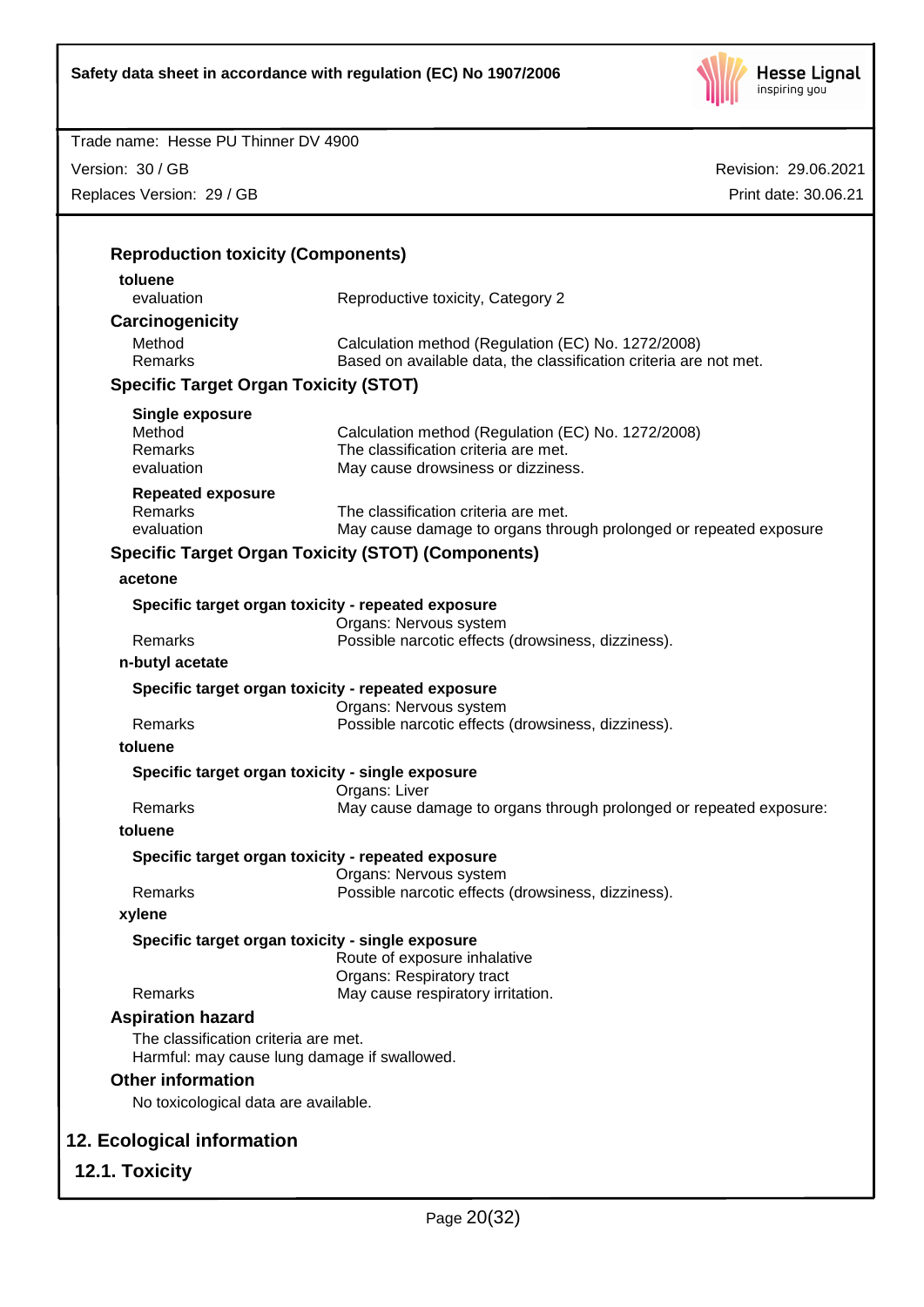

Version: 30 / GB

Replaces Version: 29 / GB

Revision: 29.06.2021 Print date: 30.06.21

#### **General information**

For this subsection there is no ecotoxicological data available on the product as such.

## **12.2. Persistence and degradability**

#### **General information**

For this subsection there is no ecotoxicological data available on the product as such.

#### **12.3. Bioaccumulative potential**

#### **General information**

For this subsection there is no ecotoxicological data available on the product as such.

#### **Partition coefficient: n-octanol/water**

Remarks not determined

## **12.4. Mobility in soil**

#### **General information**

For this subsection there is no ecotoxicological data available on the product as such.

#### **Mobility in soil**

no data available

## **12.5. Results of PBT and vPvB assessment**

#### **General information**

For this subsection there is no ecotoxicological data available on the product as such.

#### **12.6. Other adverse effects**

## **General information**

For this subsection there is no ecotoxicological data available on the product as such.

#### **General information / ecology**

For this subsection there is no ecotoxicological data available on the product as such.

## **13. Disposal considerations**

## **13.1. Waste treatment methods**

#### **Disposal recommendations for the product**

| EWC waste code                                                     | 140603 - other solvents and solvent mixtures |
|--------------------------------------------------------------------|----------------------------------------------|
| EWC waste code                                                     | 200113 - solvents                            |
| Where possible recycling is preferred to disposal or incineration. |                                              |
| Do not allow to enter drains or waterways.                         |                                              |
|                                                                    |                                              |

#### **modified product**

EWC waste code **18 COV COVERS** 070304 - other organic solvents, washing liquids and mother liquors

#### **Disposal recommendations for packaging**

EWC waste code 150110 - packaging containing residues of or contaminated

by dangerous substances

Completely emptied packagings can be given for recycling.

## **14. Transport information**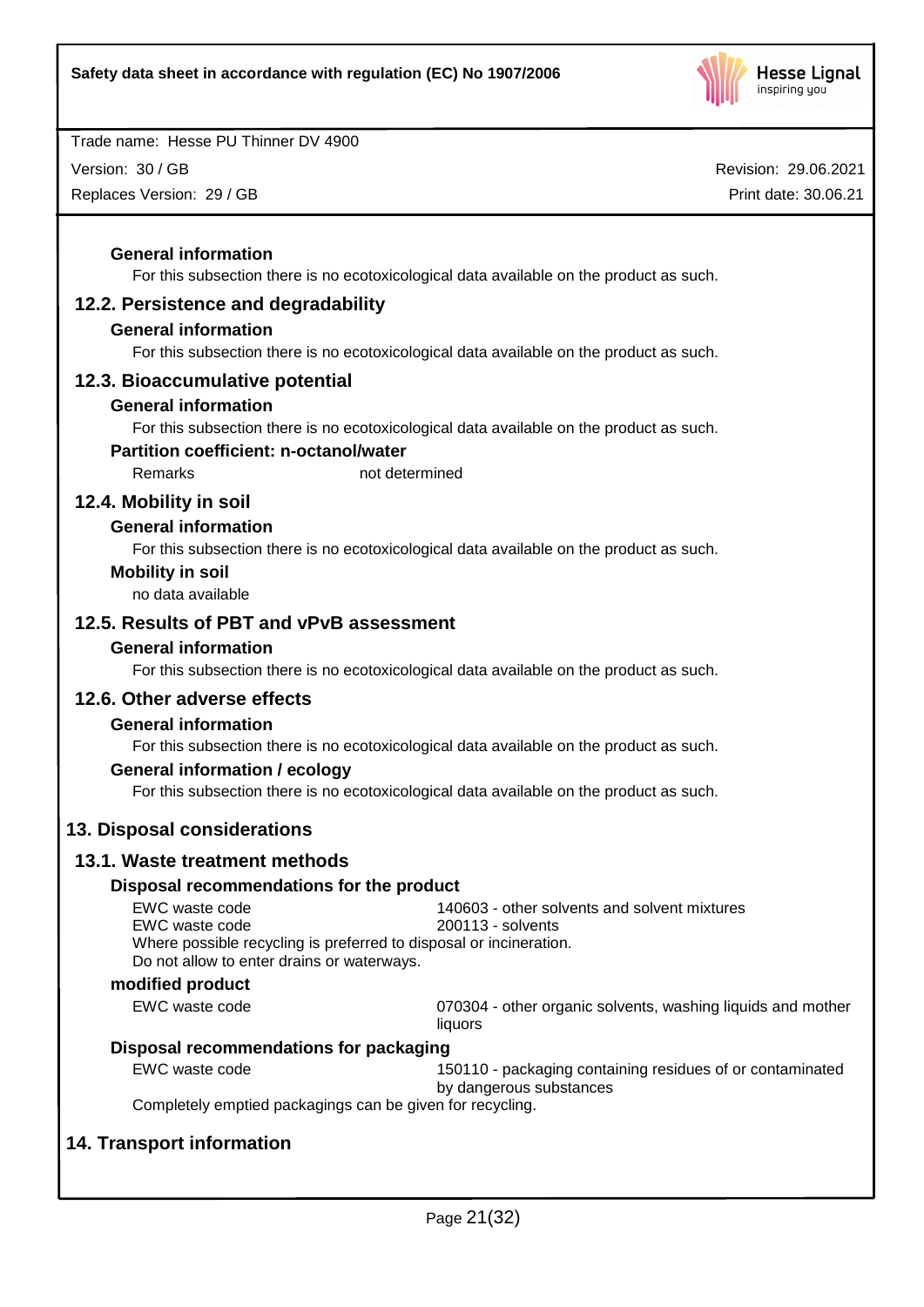

Version: 30 / GB

Replaces Version: 29 / GB

Revision: 29.06.2021

Print date: 30.06.21

|                                     | <b>Land transport ADR/RID</b> | <b>Marine transport</b><br><b>IMDG/GGVSee</b> | Air transport<br><b>ICAO/IATA</b> |
|-------------------------------------|-------------------------------|-----------------------------------------------|-----------------------------------|
| Tunnel restriction code             | D/E                           |                                               |                                   |
| 14.1. UN number                     | 1263                          | 1263                                          | 1263                              |
| 14.2. UN proper shipping name       | PAINT RELATED MATERIAL        | PAINT RELATED MATERIAL                        | PAINT RELATED MATERIAL            |
| 14.3. Transport hazard<br>class(es) | 3                             | 3                                             | 3                                 |
| Label                               |                               |                                               |                                   |
| 14.4. Packing group                 | $\mathbf{I}$                  | $\mathbf{II}$                                 | Ш                                 |
| Special provision                   | 640D                          |                                               |                                   |
| <b>Limited Quantity</b>             | 51                            |                                               |                                   |
| <b>Transport category</b>           | $\overline{2}$                |                                               |                                   |

## **15. Regulatory information**

## **15.1. Safety, health and environmental regulations/legislation specific for the substance or mixture**

## **VOC**

VOC (EU) 99,9 % 837 g/l

#### **Other information**

All components are contained in the TSCA inventory or exempted.

- All components are contained in the AICS inventory.
- All components are contained in the PICCS inventory.
- All components are contained in the IECSC inventory.

All components are contained in the ENCS inventory.

## **15.2. Chemical safety assessment**

For this substance / mixture a chemical safety assessment was not carried out.

## **16. Other information**

#### **Hazard statements listed in Chapter 3**

| EUH066            | Repeated exposure may cause skin dryness or cracking. |
|-------------------|-------------------------------------------------------|
| H <sub>225</sub>  | Highly flammable liquid and vapour.                   |
| H <sub>226</sub>  | Flammable liquid and vapour.                          |
| H <sub>304</sub>  | May be fatal if swallowed and enters airways.         |
| H <sub>3</sub> 12 | Harmful in contact with skin.                         |
| H <sub>315</sub>  | Causes skin irritation.                               |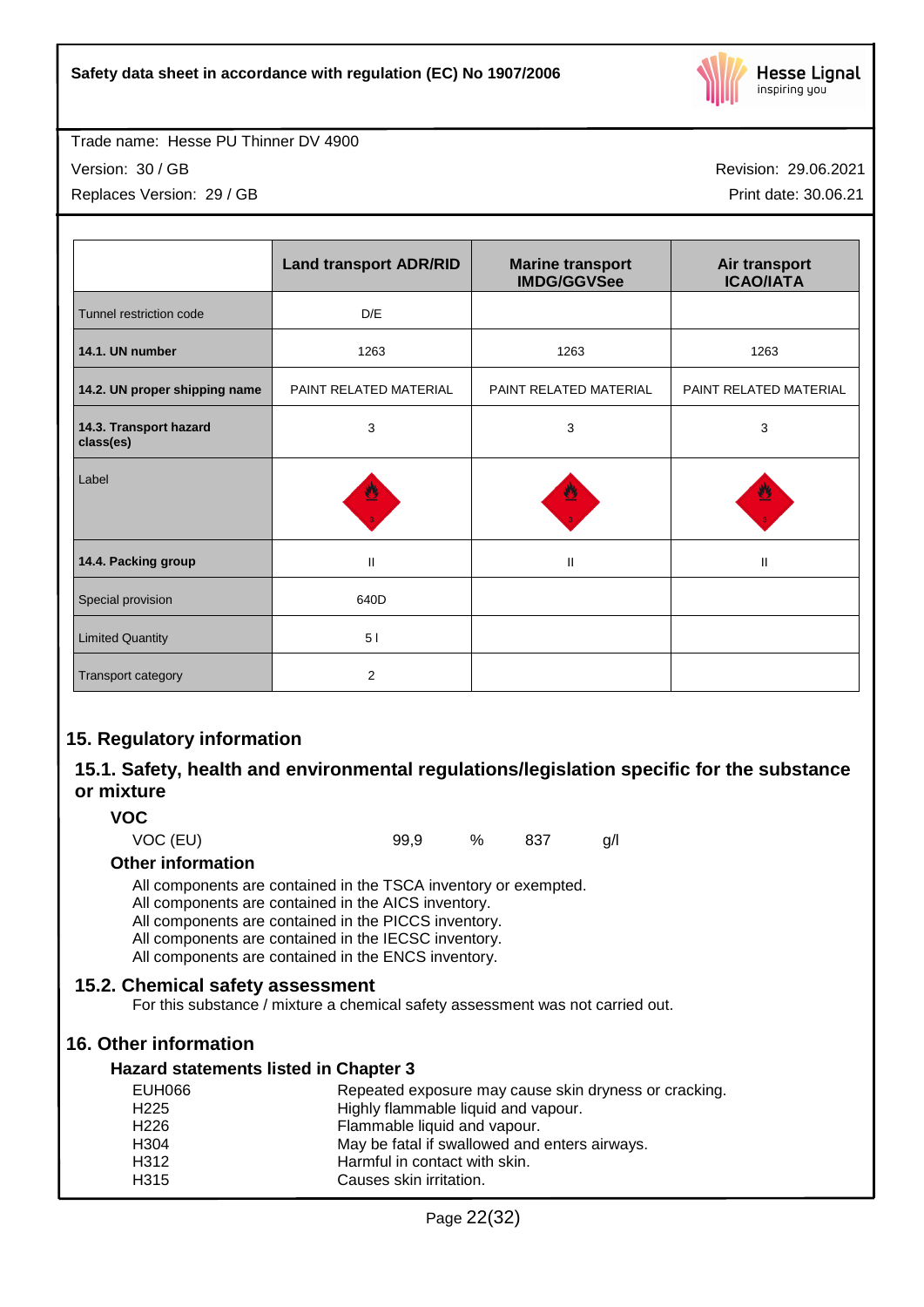

Version: 30 / GB Replaces Version: 29 / GB Revision: 29.06.2021 Print date: 30.06.21

| H <sub>3</sub> 19                         | Causes serious eye irritation.                                     |  |
|-------------------------------------------|--------------------------------------------------------------------|--|
| H332                                      | Harmful if inhaled.                                                |  |
| H335                                      | May cause respiratory irritation.                                  |  |
| H336                                      | May cause drowsiness or dizziness.                                 |  |
| H361d                                     | Suspected of damaging the unborn child.                            |  |
| H373                                      | May cause damage to organs through prolonged or repeated exposure. |  |
| <b>CLP categories listed in Chapter 3</b> |                                                                    |  |
| Acute Tox, 4                              | Acute toxicity, Category 4                                         |  |
| Asp. Tox. 1                               | Aspiration hazard, Category 1                                      |  |
| Eve Irrit, 2                              | Eve irritation, Category 2                                         |  |

| ASD. TUX. T   | ASPITATION NAZARU, GALEGOLY 1                                  |
|---------------|----------------------------------------------------------------|
| Eye Irrit. 2  | Eye irritation, Category 2                                     |
| Flam. Liq. 2  | Flammable liquid, Category 2                                   |
| Flam. Liq. 3  | Flammable liquid, Category 3                                   |
| Repr. 2       | Reproductive toxicity, Category 2                              |
| Skin Irrit, 2 | Skin irritation, Category 2                                    |
| STOT RE 2     | Specific target organ toxicity - repeated exposure, Category 2 |
| STOT SE 3     | Specific target organ toxicity - single exposure, Category 3   |
|               |                                                                |

#### **Abbreviations**

ADR - Accord européen sur le transport des marchandises dangereuses par Route (European Agreement concerning the International Carriage of Dangerous Goods by Road) RID - Règlement international concernant le transport des marchandises dangereuses par chemin de fer (Regulations Concerning theInternational Transport of Dangerous Goods by Rail) IMDG - International Maritime Code for Dangerous Goods IATA - International Air Transport Association IATA-DGR - Dangerous Goods Regulations by the "International Air Transport Association" (IATA) ICAO-TI - Technical Instructions by the "International Civil Aviation Organization" (ICAO) GHS - Globally Harmonized System of Classification and Labelling of Chemicals EINECS - European Inventory of Existing Commercial Chemical Substances CAS - Chemical Abstracts Service (division of the American Chemical Society) GefStoffV - Gefahrstoffverordnung (Ordinance on Hazardous Substances, Germany) LOAEL - Lowest Observed Adverse Effect Level LOEL - Lowest Observed Effect Level NOAEL - No Observed Adverse Effect Level NOEC - No Observed Effect Concentration NOEL - No Observed Effect Level OECD - Organisation for Econpmic Cooperation and Development VOC - Volatile Organic Compounds Changes since the last version are highlighted in the margin (\*\*\*). This version replaces all previous versions. This safety datasheet only contains information relating to safety and does not replace any product information or product specification. The information provided in this Safety Data Sheet is correct to the best of our knowledge, information and belief at the date of its publication. The information given is designed only as a guidance for safe handling, use, processing, storage, transportation, disposal and release and is not to be considered a warranty or quality specification. The information relates only to the specific material designated and may not be valid for such material used in combination with any other materials or in any process, unless specified in the text. The information contained herein is based on the present state of our knowledge and does therefore not guarantee certain properties.

# **Annex to the extended Safety Data Sheet (eSDS)**

**Short title of the exposure scenario**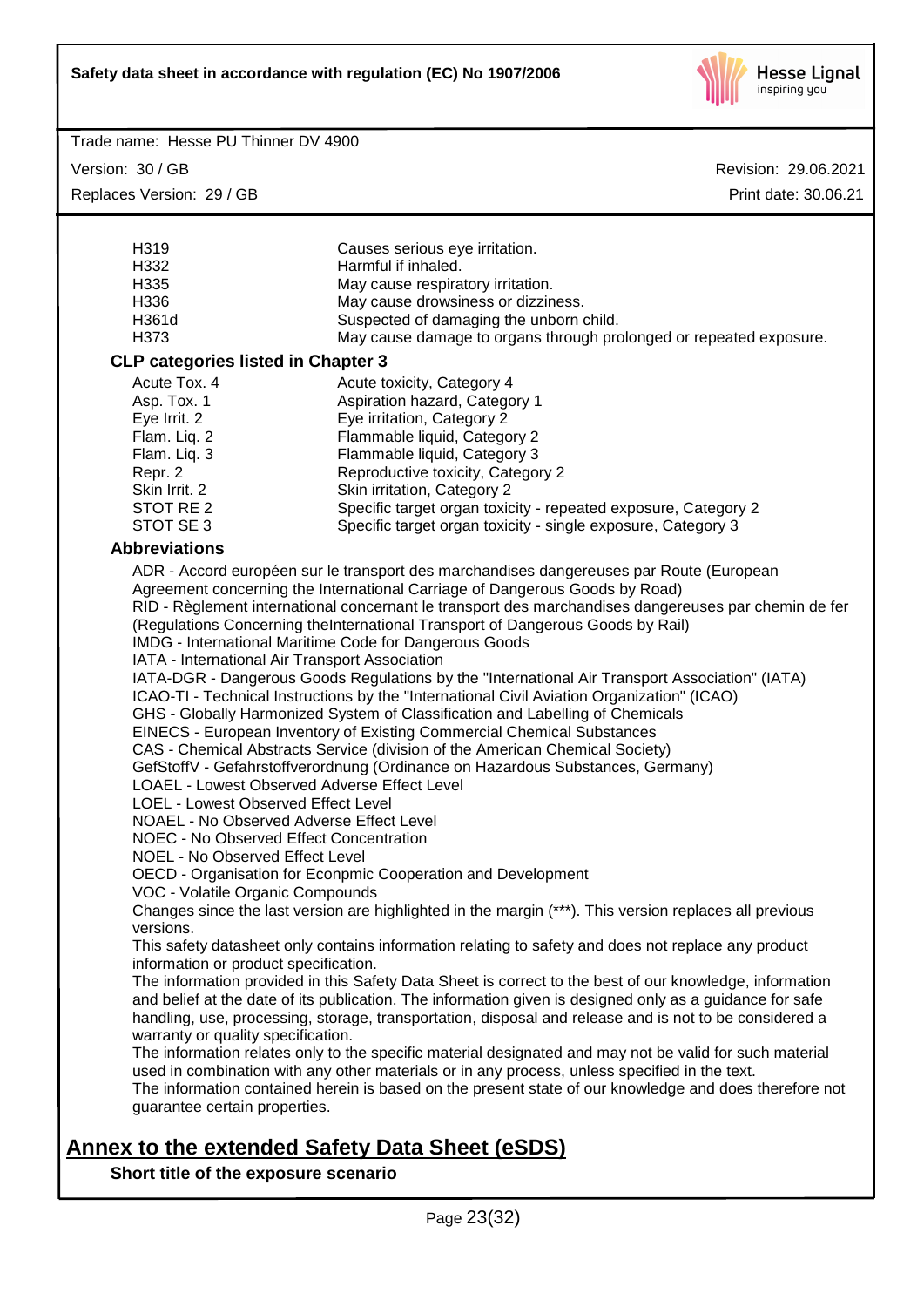

Version: 30 / GB

Replaces Version: 29 / GB

Revision: 29.06.2021 Print date: 30.06.21

ES005 - Industrial applications: industrial spraying (inside)

## **Use of the substance/preparation**

Surface treatment of wood and other materials

| SU3   | Industrial uses: Uses of substances as such or in preparations at industrial sites |
|-------|------------------------------------------------------------------------------------|
| ERC4  | Industrial use of processing aids in processes and products, not becoming part of  |
|       | articles                                                                           |
| ERC5  | Industrial use resulting in inclusion into or onto a matrix                        |
| PROC7 | Industrial spraying                                                                |

# **Contributing exposure scenario controlling environmental exposure**

| <b>Use</b>                                 |                                                                                                                                                                                                                                                                                                           |  |  |  |  |
|--------------------------------------------|-----------------------------------------------------------------------------------------------------------------------------------------------------------------------------------------------------------------------------------------------------------------------------------------------------------|--|--|--|--|
| ERC4                                       | Industrial use of processing aids in processes and products, not becoming part of<br>articles                                                                                                                                                                                                             |  |  |  |  |
| ERC <sub>5</sub>                           | Industrial use resulting in inclusion into or onto a matrix                                                                                                                                                                                                                                               |  |  |  |  |
| <b>Physical form</b>                       | liquid                                                                                                                                                                                                                                                                                                    |  |  |  |  |
|                                            | Maximum amount used per time or activity                                                                                                                                                                                                                                                                  |  |  |  |  |
| Emission days per site:                    | 300<br><=                                                                                                                                                                                                                                                                                                 |  |  |  |  |
| Other relevant operational conditions      |                                                                                                                                                                                                                                                                                                           |  |  |  |  |
| Use: Room temperature                      | Drying and through-curing takes place at ambient temperature or at higher temperatures.<br>Where possible recycling is preferred to disposal or incineration.<br>Do not allow to enter soil, waterways or waste water canal.<br>Dispose of rinse water in accordance with local and national regulations. |  |  |  |  |
| <b>Waste water</b>                         |                                                                                                                                                                                                                                                                                                           |  |  |  |  |
|                                            | Do not discharge into the drains/surface waters/groundwater. Spray cabin waters are to be conducted<br>after mechanical pretreatment into a wastewater treatment facility.                                                                                                                                |  |  |  |  |
| <b>Exhaust air</b>                         |                                                                                                                                                                                                                                                                                                           |  |  |  |  |
|                                            | Keep container closed. Avoid release to the environment.                                                                                                                                                                                                                                                  |  |  |  |  |
| <b>Soil</b>                                |                                                                                                                                                                                                                                                                                                           |  |  |  |  |
|                                            | Floors should be impervious, resistant to liquids and easy to clean.                                                                                                                                                                                                                                      |  |  |  |  |
|                                            | Disposal recommendations for the product                                                                                                                                                                                                                                                                  |  |  |  |  |
| EWC waste code                             | 140603 - other solvents and solvent mixtures<br>200113 - solvents                                                                                                                                                                                                                                         |  |  |  |  |
| Do not allow to enter drains or waterways. | Where possible recycling is preferred to disposal or incineration.                                                                                                                                                                                                                                        |  |  |  |  |
| modified product                           |                                                                                                                                                                                                                                                                                                           |  |  |  |  |
| EWC waste code                             | 070304 - other organic solvents, washing liquids and mother<br>liquors                                                                                                                                                                                                                                    |  |  |  |  |
| Disposal recommendations for packaging     |                                                                                                                                                                                                                                                                                                           |  |  |  |  |
| EWC waste code                             | 150110 - packaging containing residues of or contaminated<br>by dangerous substances                                                                                                                                                                                                                      |  |  |  |  |
|                                            | Completely emptied packagings can be given for recycling.                                                                                                                                                                                                                                                 |  |  |  |  |
|                                            |                                                                                                                                                                                                                                                                                                           |  |  |  |  |

# **Contributing exposure scenario controlling worker exposure**

## **Use**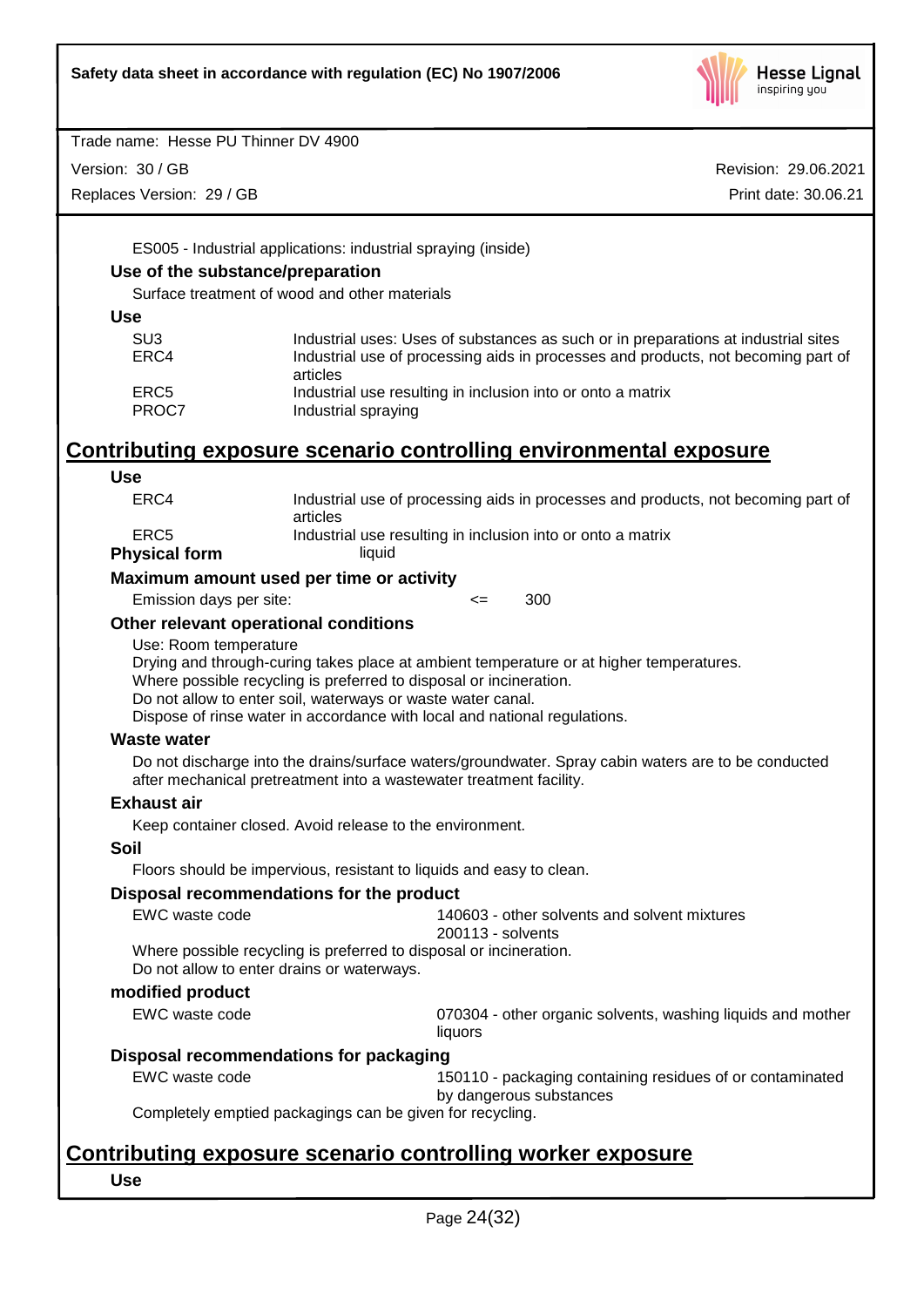

Version: 30 / GB

Replaces Version: 29 / GB

Revision: 29.06.2021 Print date: 30.06.21

| SU <sub>3</sub><br>PROC7<br><b>Physical form</b> | Industrial uses: Uses of substances as such or in preparations at industrial sites<br>Industrial spraying<br>liauid |        |     |     |  |
|--------------------------------------------------|---------------------------------------------------------------------------------------------------------------------|--------|-----|-----|--|
|                                                  | Maximum amount used per time or activity                                                                            |        |     |     |  |
| Duration of exposure                             |                                                                                                                     | $\leq$ | 8   | h/d |  |
| Frequency of exposure                            |                                                                                                                     | <=     | 220 | d/a |  |

#### **Other relevant operational conditions**

Use: Room temperature

Drying and through-curing takes place at ambient temperature or at higher temperatures. Read attached instructions before use.

#### **Product substance and product safety related measures**

Mainly used in closed systems. Apply technical measures to comply with the occupational exposure limits. Where reasonably practicable this should be achieved by the use of local exhaust ventilation and good general extraction. Provide for sufficient ventilation. This can be achieved by local exhaust or general exhaust air collection. Wear a suitable respirator if the ventilation is not sufficient to keep the solvent vapour concentration below the occupational limit values.

#### **Respiratory protection**

Avoid inhalation of vapour and spray mist. Use breathing apparatus if exposed to vapours/dust/aerosol. Recommended Filter type: Respiratory protection mask with combination filter A/P2

#### **Hand protection**

Protective gloves complying with EN 374.

Glove material

| Appropriate Material |  |      | butyl-rubber |
|----------------------|--|------|--------------|
| Material thickness   |  | $>=$ | 0.7          |
| Breakthrough time    |  | $>=$ | 30           |
| ---                  |  |      |              |

This recommendation is valid only for the product named in this safety data sheet supplied by us, and only for the indicated intended use purposes.

For special purposes, it is recommended to check the resistance to chemicals of the protective gloves mentioned above together with the supplier of these gloves.

The instructions and information provided by the glove manufacturer on use, storage, maintenance and replacement must be followed.

The breakthrough time must be greater than the end use time of the product.

Gloves should be replaced regularly and if there is any sign of damage to the glove material.

The performance or effectiveness of the glove may be reduced by physical/ chemical damage and poor maintenance.

#### **Eye protection**

Wear eye glasses with side protection according to EN 166.

#### **Body protection**

Wear suitable protective clothing. Remove contaminated clothing and wash it before reuse. Wash hands before breaks and after work.

#### **Exposure estimation and reference to its source**

#### **Workers (industrial)**

| <b>PROC</b>                       | PROC7                                      |
|-----------------------------------|--------------------------------------------|
| Assessment method                 | inhalation, long-term - local and systemic |
|                                   | Indoor use                                 |
| Exposure assessment               | ma/m <sup>3</sup><br>60.5                  |
| Exposure assessment (method)      | <b>ECETOC TRA</b>                          |
| Risk characterisation ratio (RCR) | 0.126                                      |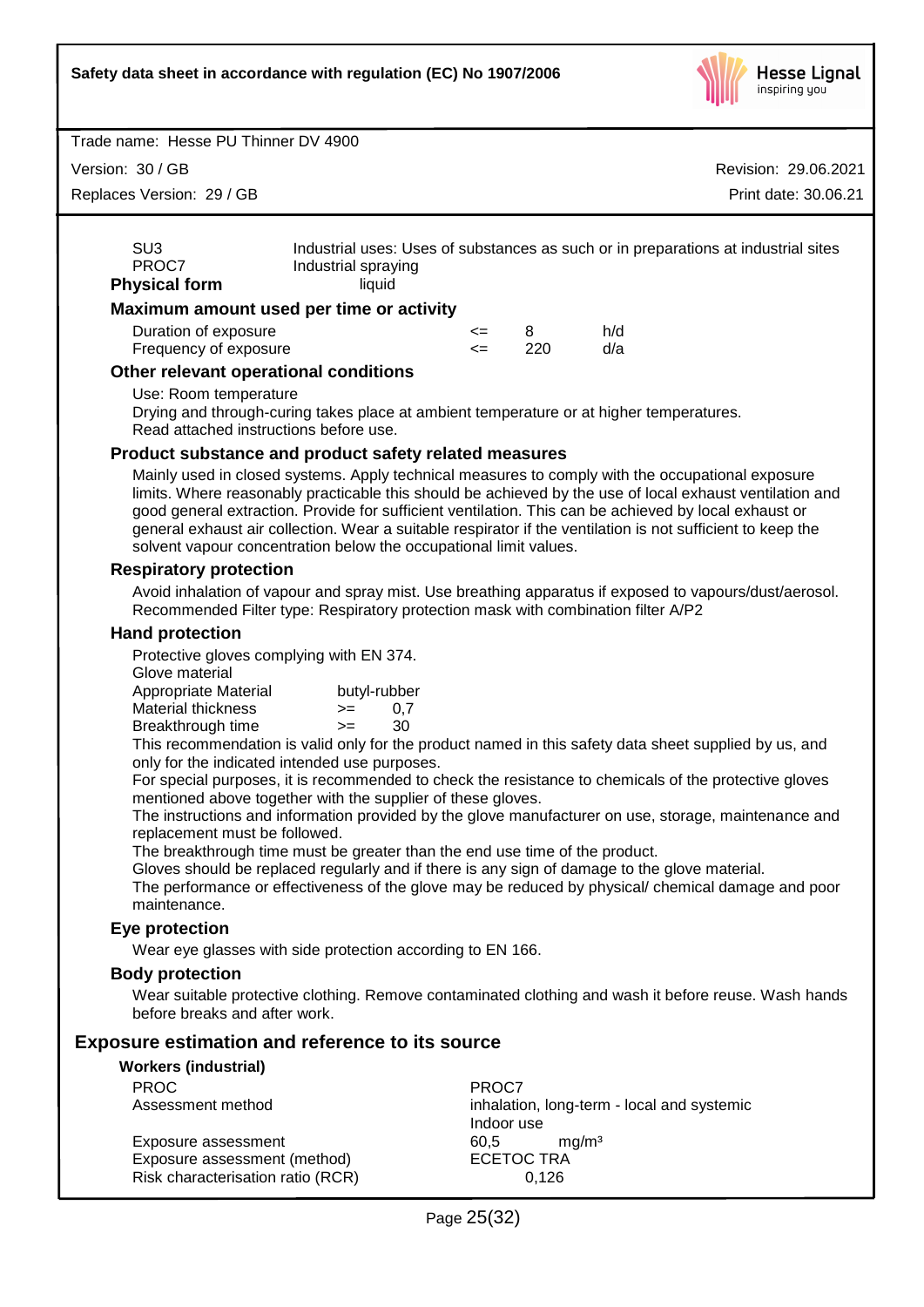

Version: 30 / GB

Replaces Version: 29 / GB

Lead substance n-butyl acetate **Workers (industrial)** PROC PROCTES PROCTES

Exposure assessment 242 mg/m<sup>3</sup> Exposure assessment (method) ECETOC TRA Risk characterisation ratio (RCR) 0,504<br>Lead substance by the photon network of the photon relationships the photon of the photon relationships the p<br>m-butyl acetate

**Workers (industrial)** PROC<br>Assessment method example and provide the process inhalation

Exposure assessment <br>
Exposure assessment (method) 
<br>
ECETOC TRA Exposure assessment (method) Risk characterisation ratio (RCR) 0,504 Lead substance n-butyl acetate

#### **Workers (industrial)**

PROC PROC13

Exposure assessment 242 mg/m<sup>3</sup> Exposure assessment (method) ECETOC TRA Risk characterisation ratio (RCR) 0,504 Lead substance n-butyl acetate

#### **Workers (industrial)**

PROC PROCTER PROCTS

Exposure assessment 242 mg/m<sup>3</sup> Exposure assessment (method) ECETOC TRA Risk characterisation ratio (RCR) 6,504 Lead substance n-butyl acetate

#### **Workers (industrial)**

SU SU3 PROC PROCT PROCT

Exposure assessment <br>
Exposure assessment (method) 
<br>
ECETOC TRA Exposure assessment (method) Risk characterisation ratio (RCR) 0,05 Lead substance acetone

#### **Workers (industrial)**

SU SU3 PROC<sup>PROC</sup> PROCT

Exposure assessment 62 mg/kg/d Exposure assessment (method) ECETOC TRA Risk characterisation ratio (RCR) 0,01 Lead substance acetone

Assessment method inhalation, long-term - systemic Indoor use n-butyl acetate

> inhalation, long-term - systemic Outdoor use

Assessment method inhalation, long-term - systemic Indoor use

Assessment method inhalation, long-term - systemic Outdoor use

Assessment method inhalation, long-term - systemic Indoor use

Assessment method dermal, long-term - systemic Indoor use

Page 26(32)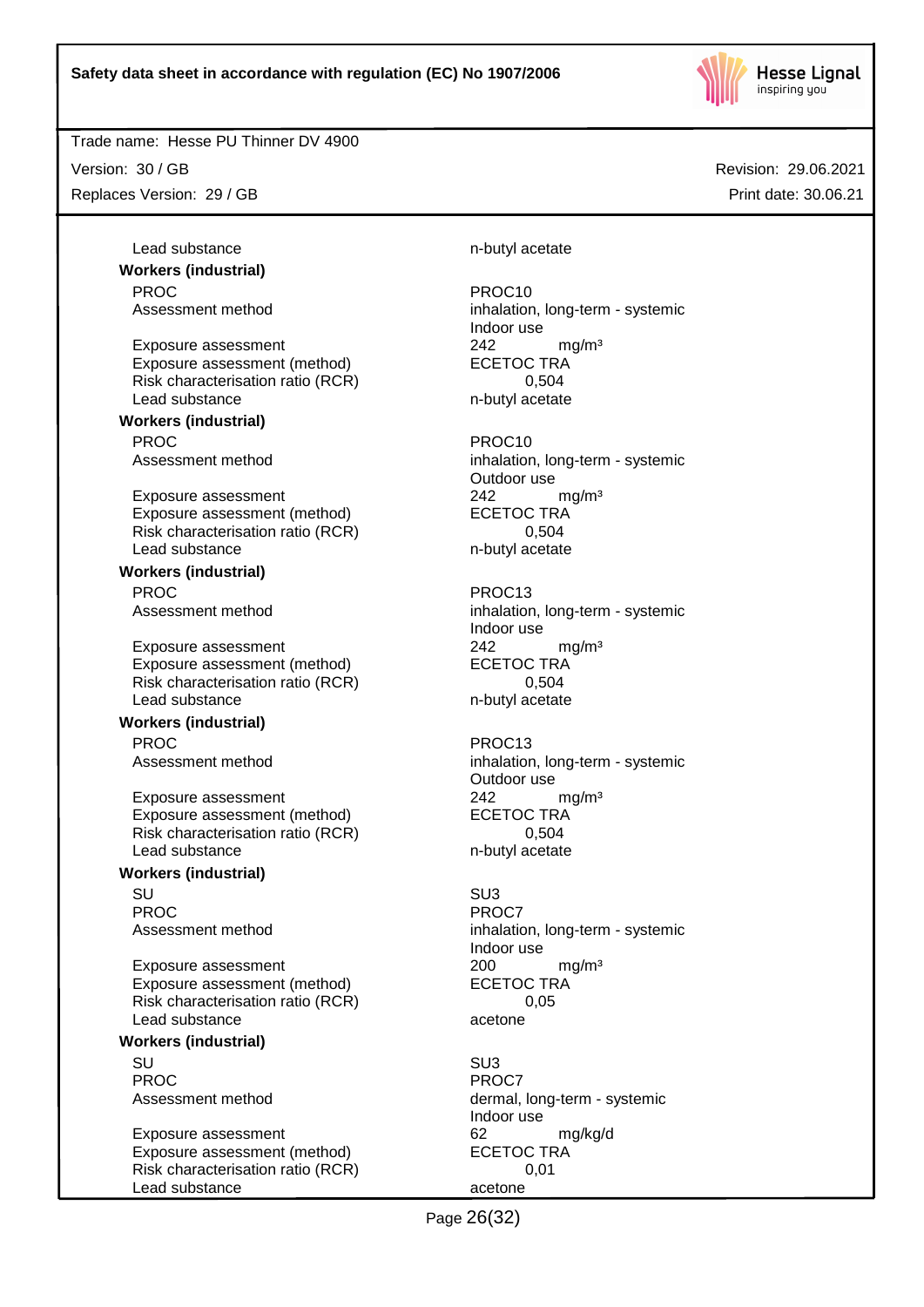

#### Trade name: Hesse PU Thinner DV 4900

Version: 30 / GB Replaces Version: 29 / GB

Revision: 29.06.2021 Print date: 30.06.21

**Workers (industrial)** SU SU3 PROC PROCTES PROCTES PROCTES

Exposure assessment <br>
Exposure assessment (method) 
<br>
ECETOC TRA Exposure assessment (method) Risk characterisation ratio (RCR) 0,5 Lead substance acetone

#### **Workers (industrial)**

SU SU3 PROC PROCTER PROCTER PROCTER PROCTER PROCTER PROCTER PROCTER PROCTER PROCTER PROCTER PROCTER PROCTER PROCTER PROCTER PROCTER PROCTER PROCTER PROCTER PROCTER PROCTER PROCTER PROCTER PROCTER PROCTER PROCTER PROCTER PROCTER P

Exposure assessment 62 mg/kg/d Exposure assessment (method) ECETOC TRA Risk characterisation ratio (RCR) 0,15 Lead substance acetone

#### **Workers (industrial)**

SU SU3 PROC PROC13

Exposure assessment 200 mg/m<sup>3</sup> Exposure assessment (method) ECETOC TRA Risk characterisation ratio (RCR) 0,5 Lead substance acetone

#### **Workers (industrial)**

SU SU3 PROC PROC13

Exposure assessment 61 mg/kg/d Exposure assessment (method) Risk characterisation ratio (RCR) 0,074 Lead substance acetone

#### **Workers (industrial)**

SU SU3 PROC<sup>PROC</sup> PROC7 Assessment method inhalative

Exposure assessment determines to the control of the mathematic method of the mathematic method of the mathematic method of the mathematic method of the mathematic method of the mathematic method of the mathematic method o Exposure assessment (method) Risk characterisation ratio (RCR) 0,34 Lead substance xylene

#### **Workers (industrial)**

SU SU3 PROC PROCTES PROCTES Assessment method inhalative

Exposure assessment and the control of the control of the control of the main system of the main system of the main system of the main system of the main system of the main system of the main system of the main system of t

Assessment method inhalation, long-term - systemic Indoor use

Assessment method dermal, long-term - systemic Indoor use

Assessment method inhalation, long-term - systemic Indoor use

Assessment method dermal, long-term - systemic Indoor use

Indoor use

Indoor use

Page 27(32)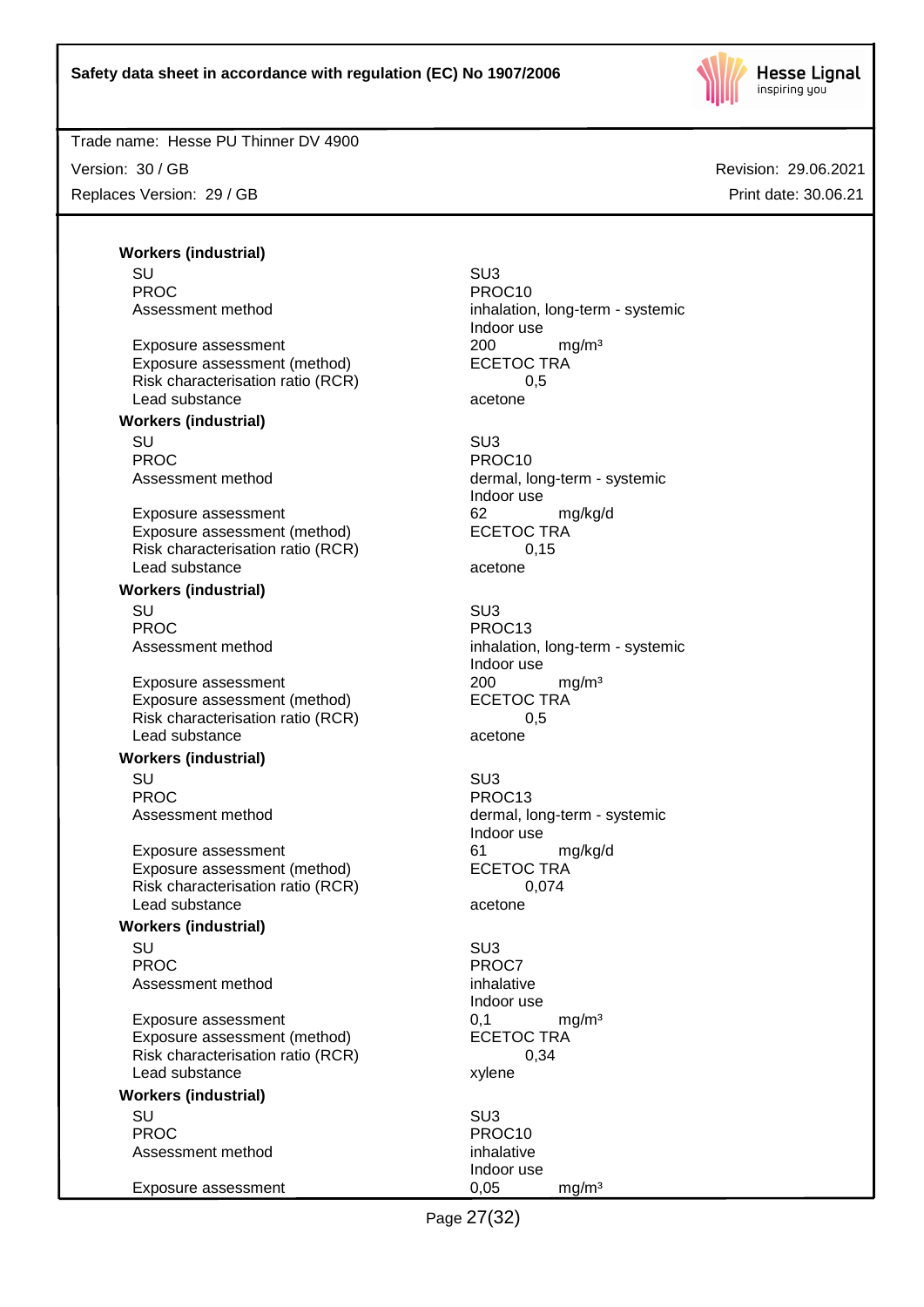

Trade name: Hesse PU Thinner DV 4900

Version: 30 / GB

Replaces Version: 29 / GB

Revision: 29.06.2021 Print date: 30.06.21

Exposure assessment (method) ECETOC TRA Risk characterisation ratio (RCR) 0,172 Lead substance xylene

#### **Workers (industrial)**

SU SU3 PROC PROC13 Assessment method inhalative

Exposure assessment determined by the mathematic system of the mathematic system of the mathematic system of the mathematic system of the mathematic system of the mathematic system of the mathematic system of the mathemati Exposure assessment (method) Risk characterisation ratio (RCR) 0,34 Lead substance xylene

Indoor use

## **Information on estimated exposure and downstream-user guidance**

#### **Guidance for Downstream Users**

The downstream user can evaluate whether he operates within the conditions set in the exposure scenario on the basis of the information supplied. This evaluation can be conducted by an expert or using the risk assessment tools recommended by ECHA.

# **Annex to the extended Safety Data Sheet (eSDS)**

#### **Short title of the exposure scenario**

ES007 - Professional uses: Non industrial spraying (inside)

#### **Use of the substance/preparation**

Surface treatment of wood and other materials

**Use**

| <b>SU22</b>     | Professional uses: Public domain (administration, education, entertainment,<br>services, craftsmen) |
|-----------------|-----------------------------------------------------------------------------------------------------|
| ERC8a           | Wide dispersive indoor use of processing aids in open systems                                       |
| ERC8c<br>PROC11 | Wide dispersive indoor use resulting in inclusion into or onto a matrix<br>Non industrial spraying  |

## **Contributing exposure scenario controlling environmental exposure**

#### **Use** ERC8a Wide dispersive indoor use of processing aids in open systems ERC8c Wide dispersive indoor use resulting in inclusion into or onto a matrix **Physical form** liquid **Maximum amount used per time or activity** Emission days per site:  $\leq$  250 **Other relevant operational conditions** Use: Room temperature Drying and through-curing takes place at ambient temperature or at higher temperatures. Volatile organic substances will volatilise into the atmospheric air inside. Where possible recycling is preferred to disposal or incineration. Do not allow to enter soil, waterways or waste water canal. Dispose of rinse water in accordance with local and national regulations. **Waste water**

Do not discharge into the drains/surface waters/groundwater. Spray cabin waters are to be conducted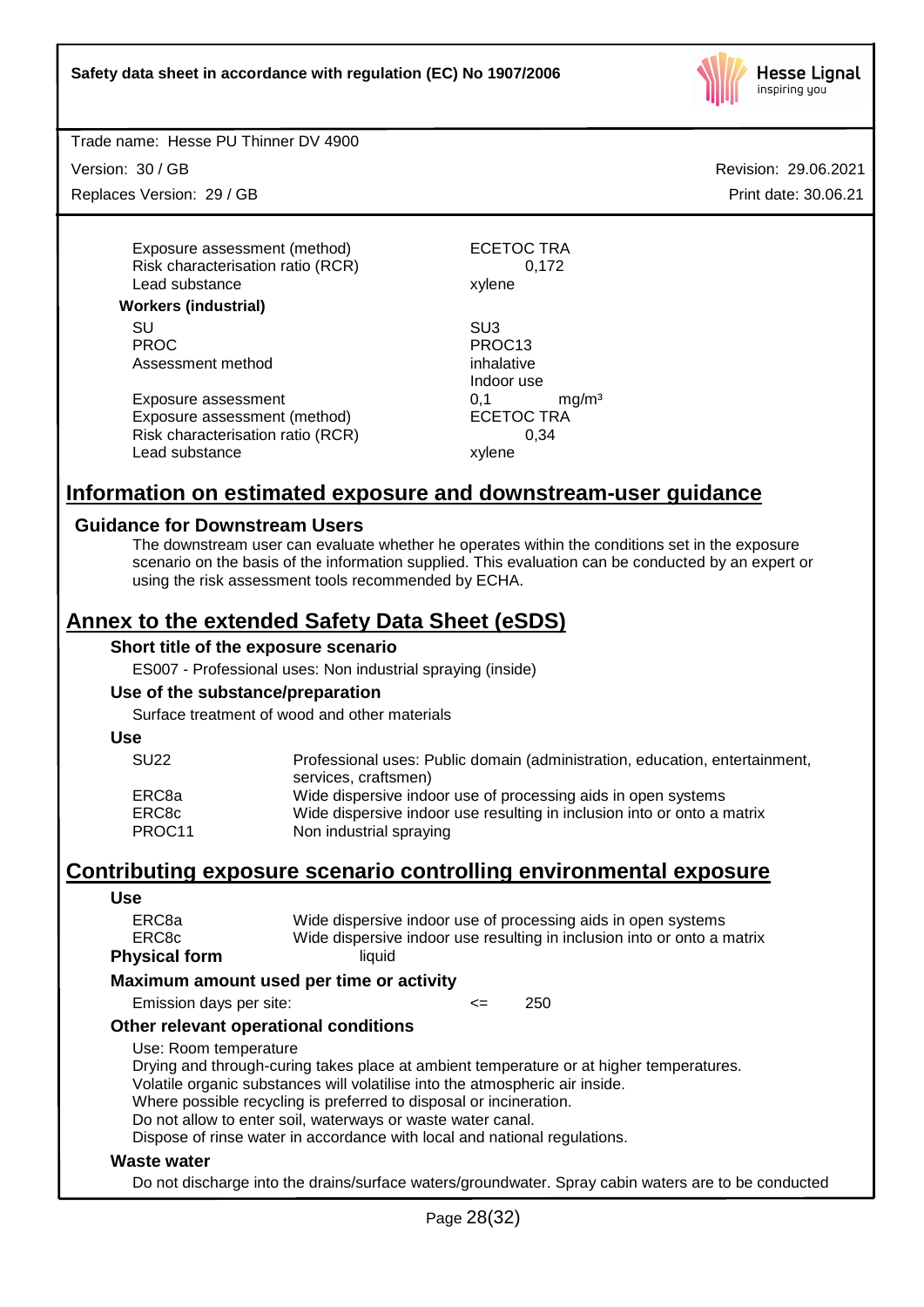

| Trade name: Hesse PU Thinner DV 4900                                                                                                                                                                                                                                                                                                                                                                                                                                       |                         |          |                                                                             |
|----------------------------------------------------------------------------------------------------------------------------------------------------------------------------------------------------------------------------------------------------------------------------------------------------------------------------------------------------------------------------------------------------------------------------------------------------------------------------|-------------------------|----------|-----------------------------------------------------------------------------|
| Version: 30 / GB                                                                                                                                                                                                                                                                                                                                                                                                                                                           |                         |          | Revision: 29.06.2021                                                        |
| Replaces Version: 29 / GB                                                                                                                                                                                                                                                                                                                                                                                                                                                  |                         |          | Print date: 30.06.21                                                        |
|                                                                                                                                                                                                                                                                                                                                                                                                                                                                            |                         |          |                                                                             |
| after mechanical pretreatment into a wastewater treatment facility.                                                                                                                                                                                                                                                                                                                                                                                                        |                         |          |                                                                             |
| <b>Exhaust air</b>                                                                                                                                                                                                                                                                                                                                                                                                                                                         |                         |          |                                                                             |
| Keep container closed. Avoid release to the environment.                                                                                                                                                                                                                                                                                                                                                                                                                   |                         |          |                                                                             |
| Soil                                                                                                                                                                                                                                                                                                                                                                                                                                                                       |                         |          |                                                                             |
| Floors should be impervious, resistant to liquids and easy to clean.                                                                                                                                                                                                                                                                                                                                                                                                       |                         |          |                                                                             |
| Disposal recommendations for the product                                                                                                                                                                                                                                                                                                                                                                                                                                   |                         |          |                                                                             |
| EWC waste code                                                                                                                                                                                                                                                                                                                                                                                                                                                             | 200113 - solvents       |          | 140603 - other solvents and solvent mixtures                                |
| Where possible recycling is preferred to disposal or incineration.<br>Do not allow to enter drains or waterways.                                                                                                                                                                                                                                                                                                                                                           |                         |          |                                                                             |
| modified product                                                                                                                                                                                                                                                                                                                                                                                                                                                           |                         |          |                                                                             |
| EWC waste code                                                                                                                                                                                                                                                                                                                                                                                                                                                             | liquors                 |          | 070304 - other organic solvents, washing liquids and mother                 |
| Disposal recommendations for packaging                                                                                                                                                                                                                                                                                                                                                                                                                                     |                         |          |                                                                             |
| EWC waste code                                                                                                                                                                                                                                                                                                                                                                                                                                                             |                         |          | 150110 - packaging containing residues of or contaminated                   |
| Completely emptied packagings can be given for recycling.                                                                                                                                                                                                                                                                                                                                                                                                                  | by dangerous substances |          |                                                                             |
|                                                                                                                                                                                                                                                                                                                                                                                                                                                                            |                         |          |                                                                             |
| <u>Contributing exposure scenario controlling worker exposure (professional)</u>                                                                                                                                                                                                                                                                                                                                                                                           |                         |          |                                                                             |
| Short title of the exposure scenario                                                                                                                                                                                                                                                                                                                                                                                                                                       |                         |          |                                                                             |
| Substance number:CES014                                                                                                                                                                                                                                                                                                                                                                                                                                                    |                         |          |                                                                             |
| <b>Use</b>                                                                                                                                                                                                                                                                                                                                                                                                                                                                 |                         |          |                                                                             |
| <b>SU22</b><br>services, craftsmen)                                                                                                                                                                                                                                                                                                                                                                                                                                        |                         |          | Professional uses: Public domain (administration, education, entertainment, |
| PROC11<br>Non industrial spraying                                                                                                                                                                                                                                                                                                                                                                                                                                          |                         |          |                                                                             |
| <b>Physical form</b><br>liquid                                                                                                                                                                                                                                                                                                                                                                                                                                             |                         |          |                                                                             |
| Maximum amount used per time or activity                                                                                                                                                                                                                                                                                                                                                                                                                                   |                         |          |                                                                             |
| Duration of exposure<br>Frequency of exposure                                                                                                                                                                                                                                                                                                                                                                                                                              | <=<br><=                | 8<br>220 | h/d<br>d/a                                                                  |
| Other relevant operational conditions                                                                                                                                                                                                                                                                                                                                                                                                                                      |                         |          |                                                                             |
| Use: Room temperature                                                                                                                                                                                                                                                                                                                                                                                                                                                      |                         |          |                                                                             |
| Drying and through-curing takes place at ambient temperature or at higher temperatures.<br>Volatile organic substances will volatilise into the atmospheric air inside.<br>Read attached instructions before use.                                                                                                                                                                                                                                                          |                         |          |                                                                             |
| Product substance and product safety related measures                                                                                                                                                                                                                                                                                                                                                                                                                      |                         |          |                                                                             |
| Apply technical measures to comply with the occupational exposure limits. Where reasonably practicable<br>this should be achieved by the use of local exhaust ventilation and good general extraction. Provide for<br>sufficient ventilation. This can be achieved by local exhaust or general exhaust air collection. Wear a<br>suitable respirator if the ventilation is not sufficient to keep the solvent vapour concentration below the<br>occupational limit values. |                         |          |                                                                             |
| <b>Respiratory protection</b>                                                                                                                                                                                                                                                                                                                                                                                                                                              |                         |          |                                                                             |
| Avoid inhalation of vapour and spray mist. Use breathing apparatus if exposed to vapours/dust/aerosol.<br>Recommended Filter type: Respiratory protection mask with combination filter A/P2                                                                                                                                                                                                                                                                                |                         |          |                                                                             |
| <b>Hand protection</b>                                                                                                                                                                                                                                                                                                                                                                                                                                                     |                         |          |                                                                             |
| Protective gloves complying with EN 374.<br>Glove material                                                                                                                                                                                                                                                                                                                                                                                                                 |                         |          |                                                                             |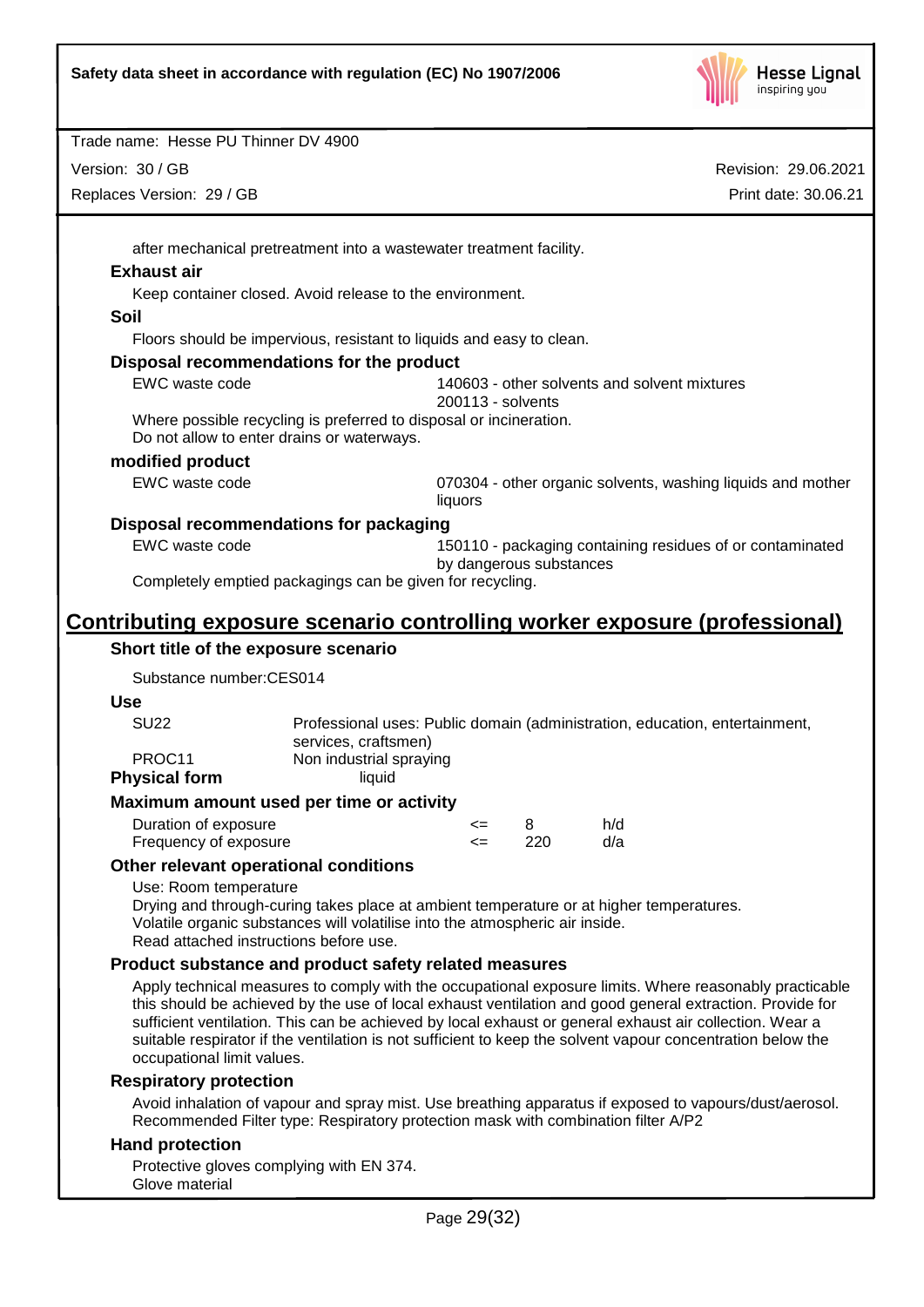

Version: 30 / GB

Replaces Version: 29 / GB

| Appropriate Material<br>butyl-rubber                                                          |                                                                                                       |
|-----------------------------------------------------------------------------------------------|-------------------------------------------------------------------------------------------------------|
| <b>Material thickness</b><br>0,7<br>$=$                                                       |                                                                                                       |
| Breakthrough time<br>30<br>$>=$                                                               |                                                                                                       |
|                                                                                               | This recommendation is valid only for the product named in this safety data sheet supplied by us, and |
| only for the indicated intended use purposes.                                                 |                                                                                                       |
|                                                                                               | For special purposes, it is recommended to check the resistance to chemicals of the protective gloves |
| mentioned above together with the supplier of these gloves.                                   |                                                                                                       |
|                                                                                               | The instructions and information provided by the glove manufacturer on use, storage, maintenance and  |
| replacement must be followed.                                                                 |                                                                                                       |
| The breakthrough time must be greater than the end use time of the product.                   |                                                                                                       |
| Gloves should be replaced regularly and if there is any sign of damage to the glove material. | The performance or effectiveness of the glove may be reduced by physical/ chemical damage and poor    |
| maintenance.                                                                                  |                                                                                                       |
|                                                                                               |                                                                                                       |
| Eye protection                                                                                |                                                                                                       |
| Wear eye glasses with side protection according to EN 166.                                    |                                                                                                       |
| <b>Body protection</b>                                                                        |                                                                                                       |
|                                                                                               | Wear suitable protective clothing. Remove contaminated clothing and wash it before reuse. Wash hands  |
| before breaks and after work.                                                                 |                                                                                                       |
| <b>Exposure estimation and reference to its source</b>                                        |                                                                                                       |
|                                                                                               |                                                                                                       |
| <b>Workers (professional)</b>                                                                 |                                                                                                       |
| SU                                                                                            | <b>SU22</b>                                                                                           |
| <b>PROC</b>                                                                                   | PROC11                                                                                                |
| Assessment method                                                                             | Long-term                                                                                             |
|                                                                                               | inhalative                                                                                            |
| Exposure assessment                                                                           | 242<br>mg/m <sup>3</sup>                                                                              |
| Exposure assessment (method)                                                                  | <b>ECETOC TRA</b>                                                                                     |
| Risk characterisation ratio (RCR)<br>Lead substance                                           | 0,504<br>n-butyl acetate                                                                              |
|                                                                                               |                                                                                                       |
| <b>Workers (professional)</b>                                                                 |                                                                                                       |
| SU                                                                                            | <b>SU22</b>                                                                                           |
| <b>PROC</b>                                                                                   | PROC10                                                                                                |
| Assessment method                                                                             | inhalation, long-term - systemic                                                                      |
| Exposure assessment                                                                           | 200<br>mg/m <sup>3</sup>                                                                              |
| Exposure assessment (method)                                                                  | <b>ECETOC TRA</b>                                                                                     |
| Risk characterisation ratio (RCR)<br>Lead substance                                           | 0,6<br>acetone                                                                                        |
|                                                                                               |                                                                                                       |
| <b>Workers (professional)</b>                                                                 |                                                                                                       |
| SU                                                                                            | <b>SU22</b>                                                                                           |
| <b>PROC</b>                                                                                   | PROC10                                                                                                |
| Assessment method                                                                             | dermal, long-term - systemic                                                                          |
| Exposure assessment                                                                           | 62<br>mg/kg/d                                                                                         |
| Exposure assessment (method)<br>Risk characterisation ratio (RCR)                             | <b>ECETOC TRA</b>                                                                                     |
| Lead substance                                                                                | 0,15<br>acetone                                                                                       |
|                                                                                               |                                                                                                       |
| <b>Workers (professional)</b>                                                                 |                                                                                                       |
| SU<br><b>PROC</b>                                                                             | <b>SU22</b><br>PROC11                                                                                 |
| Assessment method                                                                             | inhalation, long-term - systemic                                                                      |
| Exposure assessment                                                                           | 200<br>mg/m <sup>3</sup>                                                                              |
| Exposure assessment (method)                                                                  | <b>ECETOC TRA</b>                                                                                     |
|                                                                                               |                                                                                                       |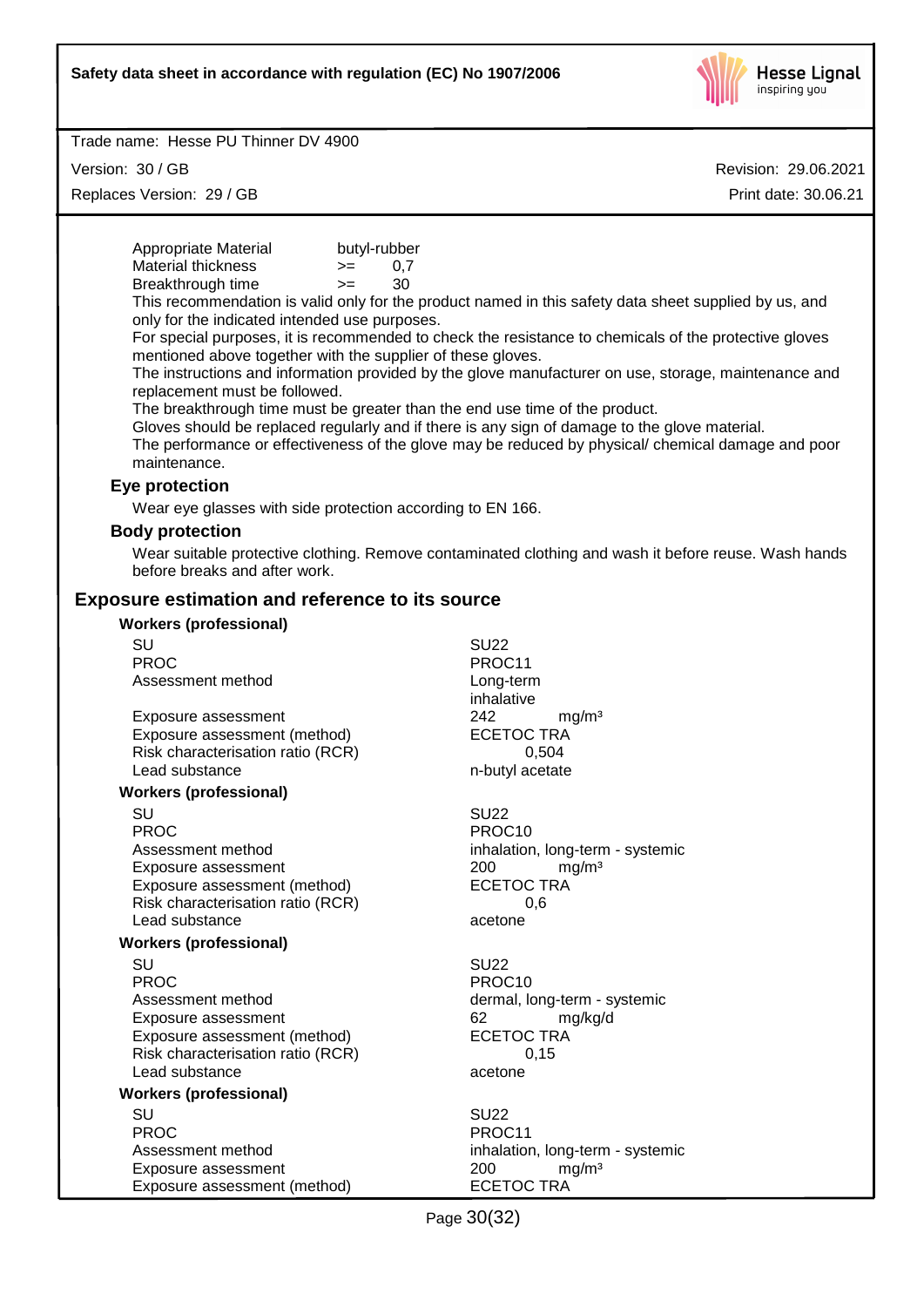

Trade name: Hesse PU Thinner DV 4900

Version: 30 / GB

Replaces Version: 29 / GB

Risk characterisation ratio (RCR) 0,4 Lead substance acetone

#### **Workers (professional)**

SU SU22 PROC PROCTER PROCTER PROCTER PROCTER PROCTER PROCTER PROCTER PROCTER PROCTER PROCTER PROCTER PROCTER PROCTER PROCTER PROCTER PROCTER PROCTER PROCTER PROCTER PROCTER PROCTER PROCTER PROCTER PROCTER PROCTER PROCTER PROCTER P Assessment method dermal, long-term - systemic Exposure assessment and the control of the control of the control of the control of the control of the control o<br>
ECETOC TRA CONTEXA Exposure assessment (method) Risk characterisation ratio (RCR) 0,01 Lead substance acetone

#### **Workers (professional)**

SU SU22 PROC PROC13 Assessment method inhalation, long-term - systemic Exposure assessment <br>
Exposure assessment (method) 
<br>
ECETOC TRA Exposure assessment (method) Risk characterisation ratio (RCR) 0,5 Lead substance acetone

#### **Workers (professional)**

SU SU22 PROC PROC13 Assessment method dermal, long-term - systemic Exposure assessment determines and the series of the system of the system of the system of the system of the s<br>
ECETOC TRA Exposure assessment (method) Risk characterisation ratio (RCR) 0,07 Lead substance acetone

#### **Workers (professional)**

SU SU22 PROC PROCTES PROCTES Assessment method inhalative

Exposure assessment  $0,05$  mg/m<sup>3</sup><br>Exposure assessment (method) ECETOC TRA Exposure assessment (method) Risk characterisation ratio (RCR) 0,172 Lead substance xylene

## **Workers (professional)**

SU SU22 PROC PROCTES PROCTES Assessment method inhalative

Exposure assessment 6.1 mg/m<sup>3</sup> Exposure assessment (method) ECETOC TRA Risk characterisation ratio (RCR) 0,34 Lead substance xylene

# **Workers (professional)**

SU SU22 PROC PROC13 Assessment method inhalative

Exposure assessment determined by the control of the control of the control of the control of the control of the control of the control of the control of the control of the control of the control of the control of the cont Exposure assessment (method)

Indoor use

Indoor use

Indoor use

Page 31(32)